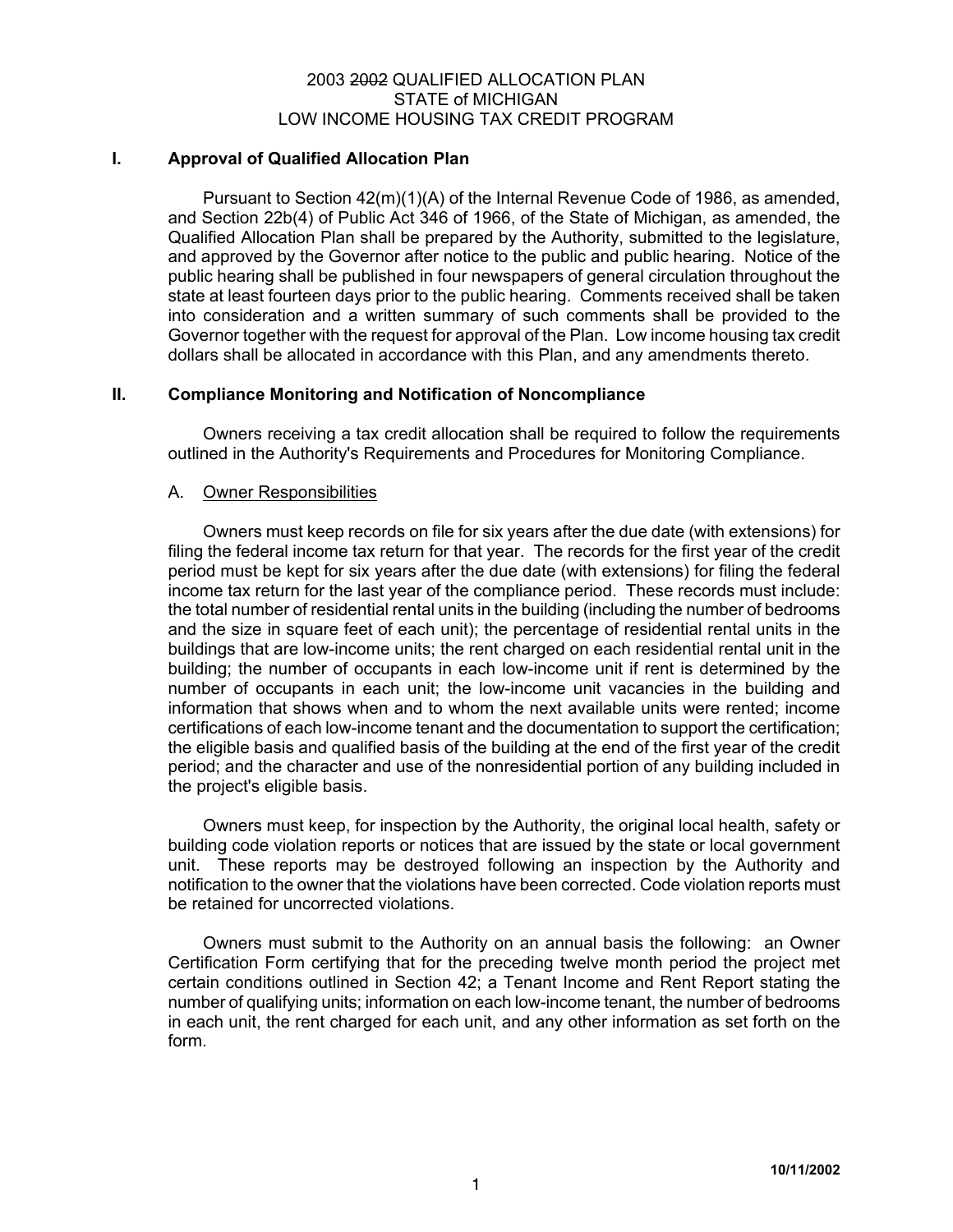#### B. Authority Responsibilities

Each year the Authority will review the Owner Certification Forms and Tenant Income and Rent Reports for compliance with program requirements.

The Authority, or its authorized agent, will physically inspect 20% of the low-income units in a project and will inspect the low-income certification, the documentation the owner has received to support that certification, and the rent record for 20% of the low-income units no later than the end of the second calendar year following the year the last building in the project is placed in service.

The Authority, or its authorized agent, will conduct a physical inspection of all buildings and 20% of the low-income units in a project, and will inspect the low-income certification, the documentation the owner has received to support that certification, and the rent record for 20% of the low-income units at least once every 3 years.

The Authority retains the right to perform an on-site inspection of any low-income building at any time during the compliance period for low-income housing tax credit.

The Authority shall retain records of noncompliance or failure to certify for six years after its filing of a Form 8823. The Authority shall retain all certifications and records for not less than three years from the end of the calendar year in which they are received.

### C. Notification of Noncompliance

Should any of the submissions required herein, including the Owner Certification, the Tenant Income and Rent Report, and/or income certifications, supporting documentation, and rent records, not be submitted in a timely fashion, or should there be omissions, the Authority shall, within 45 working days, notify the owner in writing, requesting such information. The owner will have 20 working days in which to provide the information, after which the Authority shall notify the Internal Revenue Service of the owner's failure to provide the required information.

Should the Authority discover, as a result of an inspection or review, or in any other manner, that the project is not in compliance with Section 42, or that credit has been claimed or will be claimed for units which are ineligible, the Authority shall notify the owner within 45 working days. The owner will have 20 working days in which to commence appropriate action to cure such noncompliance. The owner shall have a maximum of 90 days from the date of notice to the owner to cure the noncompliance. The Authority shall notify the Internal Revenue Service, utilizing Form 8823, no later than 45 days after the end of the correction period, and no earlier than the end of the correction period, of the nature of the noncompliance and will indicate to the Service whether or not the owner has made appropriate corrections. In extraordinary circumstances, and only if the Authority determines that there is good cause, an extension of up to six months to complete a cure for noncompliance may be granted.

### **III. Statutory Set-Asides**

The legislature of the State of Michigan has statutorily created certain "set-asides" (see Section 22b(5) of P.A. 346 of 1966, as amended), based on housing needs within the state. The following set-aside percentages of the state's total credit ceiling for a calendar year have been been been been been betallighed: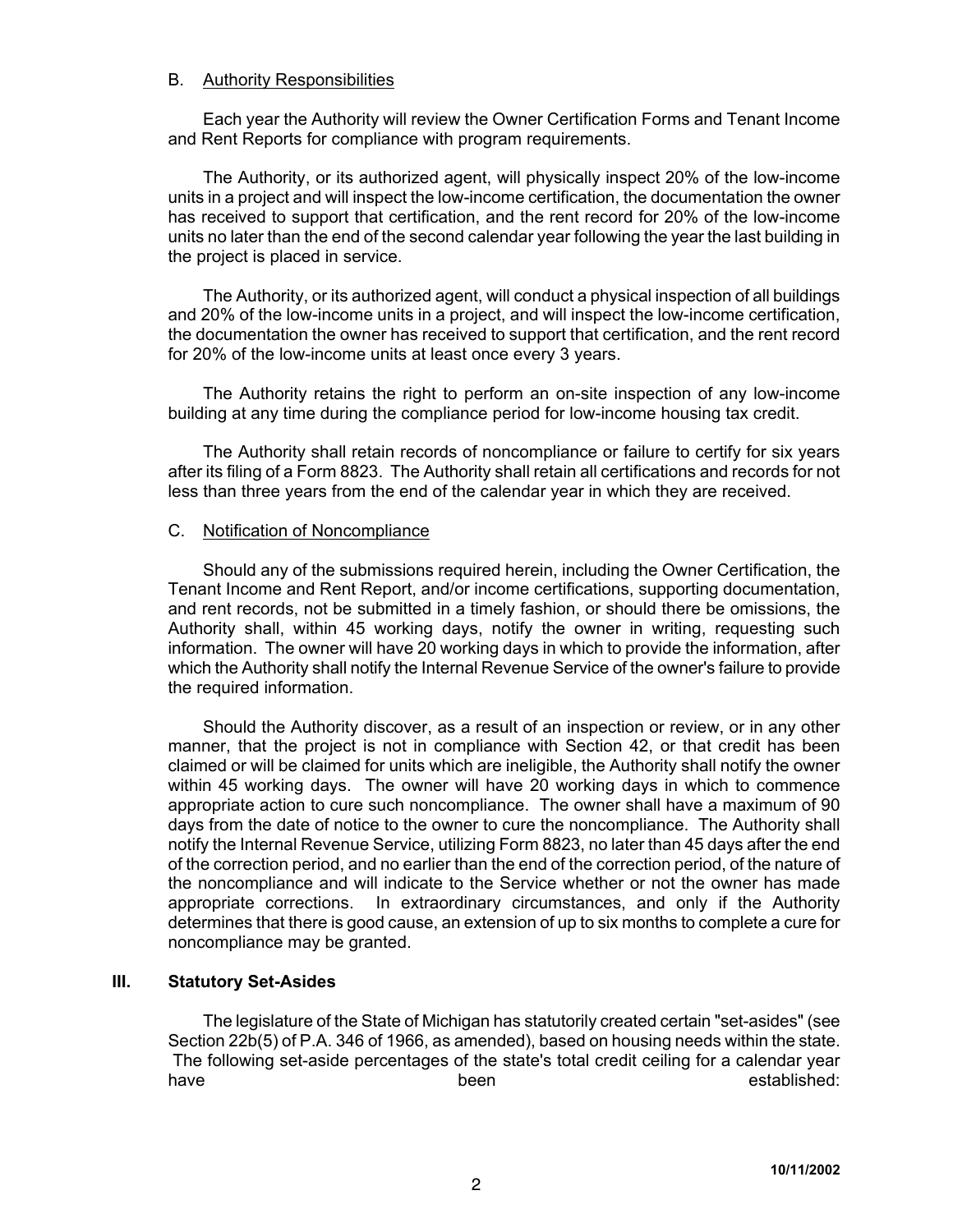# **Qualified nonprofit organization pursuant to**

**Section 42 of the Internal Revenue Code- - - - - - - - - - - - - - - - - - - - not less than 10% Rural Housing Projects** (Defined as proposed or existing housing projects that fall into one or more of the following categories: 1) located in an area other than a metropolitan county; 2) funded by a federal program for the development of rural housing; and 3) financed by a loan guaranteed by Rural Housing Services or a successor agency. RHS 515 projects will be awarded credit before projects with RHS 538 loan guarantees. Rural housing projects of 50 units or more must compete in other set-asides.) **- - - - - - - - - - - - - -- - not less than 10%**

**Housing projects in eligible distressed areas- - - - - - - - - - - - - - - - - not less than 30% Housing projects for the elderly- - - - - - - - - - - - - - - - - - - - - - - - - - - - not less than 10%** (Defined as projects in which 100% of the units will be occupied by a single person who is 55 years of age or older or a household in which at least one member is 55 years of age or older and all other members are 50 years of age or older)

All set-asides will be met on a round-by-round basis. With the exception of the nonprofit set-aside, if the amount of low income housing tax credit dollars set aside in these categories has not been allocated before October 1 of the year in which that credit amount is authorized, the Authority may reapportion unallocated credit amounts thereafter. For purposes of meeting these set-asides, projects will be counted in only one category.

Applications, when received, will be placed into the appropriate set-aside categories, if applicable, for scoring in accordance with the selection criteria set forth in the Plan.

# **IV. Funding Rounds and Availability of Credit**

There will be two funding rounds with the percentage of tax credit dollars available to be reserved as follows:  $\qquad \qquad$  Percentage

| Application Due Date | <b>Expected Award Date</b>       | of Tax Credit<br>Available |  |  |
|----------------------|----------------------------------|----------------------------|--|--|
| March 15             | Approximately May 1              | 40% 4 <del>5%</del>        |  |  |
| July 15              | <b>Approximately September 1</b> | 30% <del>31%</del>         |  |  |

Applications must be received in the Authority's Lansing office no later than 5:00 p.m. on the application due date of the funding round. In the event that date falls on a Saturday, Sunday, or a public holiday, applications will be due the next work day.

To the extent that there is available tax credit after September 1, Reservations and Carryover Allocations may be awarded to projects that have been determined in a previous funding round to be eligible for credit, but for which no credit was previously available. If there are no such projects, or if sufficient credit is or becomes available, a funding round will be held no later than November 1.

Approximately \$3.5 \$2.5 million, or 20% 14% of the annual credit, will be held until August 15<sup>th</sup> for projects that meet the Authority's requirements for preservation of existing low-income units. To be eligible, projects must be within two years of any permitted prepayment or equivalent loss of low income use restrictions, and must remain low income for the longer of fifteen years or the length of the mortgage – or – projects must preserve already existing low income units provided the rehabilitation will repair or replace components that are: 1) in immediate need of repair or replacement; or 2) substantially functionally obsolete, or will provide modifications or betterments consistent with new code requirements or the Authority's design requirements. Section 8, 236, 202, projects financed by rural development or MSHDA, HUD financed or insured, and tax credit properties are eligible for the holdback. No one developer may receive more than 25% of the holdback in a calendar year.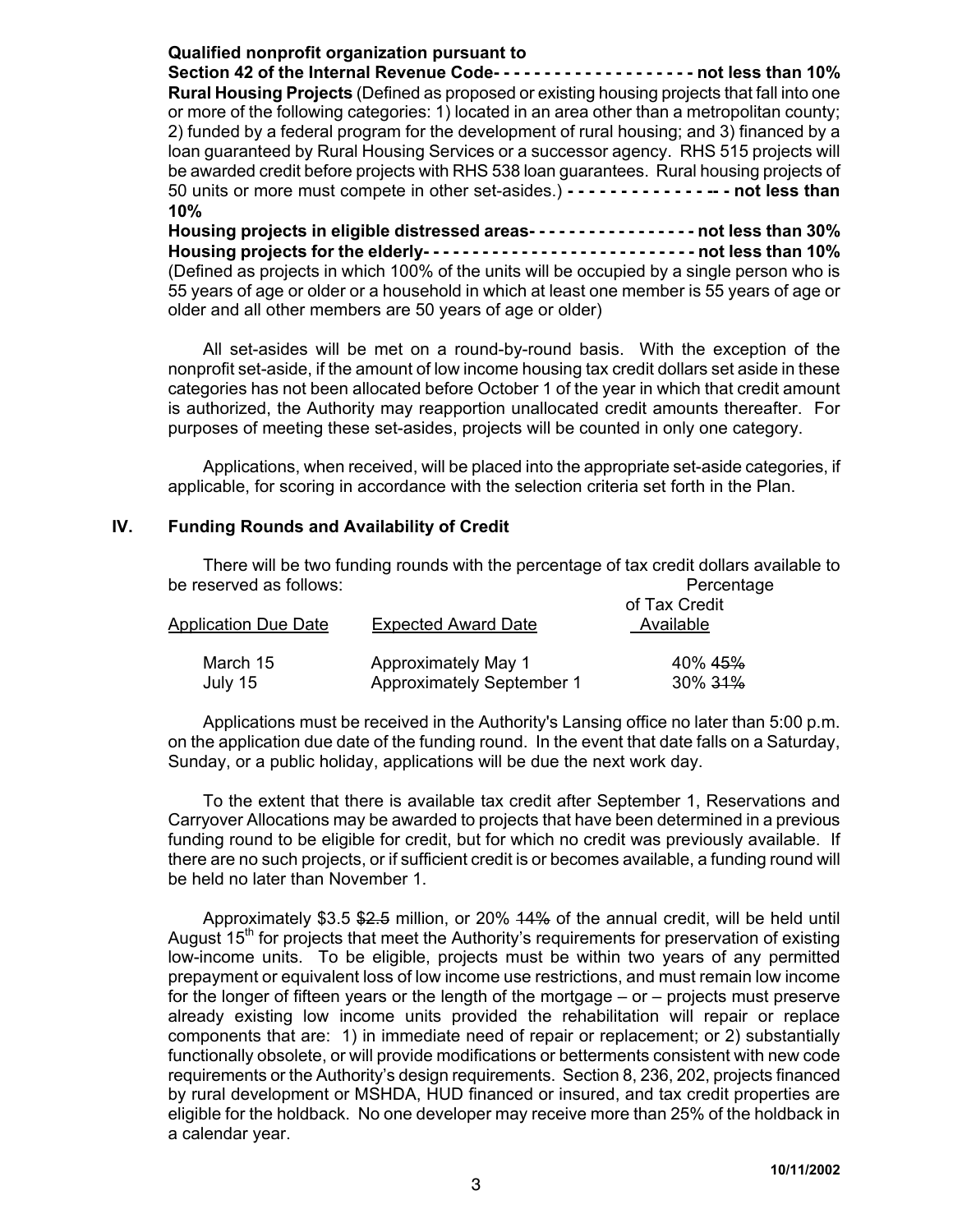The remaining 10% of credit shall be available until August 15 for projects of twelve units or less that meet the requirements for allocation under this Plan or for increases in eligible basis not in excess of 5% beyond those amounts initially reserved. These projects will not be subject to funding rounds; however, credit must be requested in writing prior to August 15. Projects of more than 12 units may not be purposely divided to qualify under the holdback.

# **V. Eligibility Requirements**

When an application is received, it will be reviewed for eligibility to be scored and ranked. In order to be eligible for scoring and ranking, the application must be on a completed form prescribed by the Authority, and must include the following: mandatory exhibits as prescribed in the application, in tabs as outlined therein:

- 1) Evidence of site control and ability to keep same for the shorter of 120 days from the date of application submission or until December 31.
- 2) Evidence from the municipality of the property's current zoning designation and what, if any, steps are in process to obtain proper zoning for the proposed development; evidence from the municipality and/or utility companies regarding the availability of utilities.
- 3) Level I environmental review in accordance with ASTM standards or, if determined by the Level I or the Authority, a Level II together with remediation plan if necessary, costed in detail and accounted for in the sources and uses Statement. Projects will be rejected if the Level I does not meet ASTM standards or if the Authority determines that additional testing is necessary.
- 4) Evidence of submission of application(s) to a mortgage lender(s): in the case of a RHS project, the completed AD 622 form or a letter signed by an official of RHS stating the amount of the loan, term, and interest rate; in the case of conventional financing, documentation from the lender(s) stating that a formal application for construction and permanent financing has been submitted and is under serious consideration; and in the case of an Authority financed project, evidence that the project has passed initial determination.
- 5) A market study which indicates the housing needs of low income individuals in the area to be served by the project, that is completed in accordance with the Authority's guidelines. The market study must be prepared by an Authority approved market analyst and must be acceptable to the Authority. This may result in adjusted rents for purposes of feasibility. Projects will be rejected if the market study is deemed insufficient by the Authority.
- 6) Pro forma financial projections.
- 7) Sources and uses of funds Statement.
- 8) Title Insurance Commitment dated within six months of the date of the application submission.
- 9) Documentation of federal tax-exempt status, if applying under the non-profit set-aside.
- 10) Executed agreement between the sponsor and the non-profit if applicable and, if applying under the non-profit set-aside, or for points.
- 11) A narrative description of the project which includes the type of project; location; type of financing; tenants served, bedroom mix; local, federal or state subsidies; and any other relevant descriptive information.
- 12) For acquisition/rehabilitation projects of existing low income units financed by HUD, RHS, or MSHDA, written evidence from the appropriate agency that the transfer application has been submitted.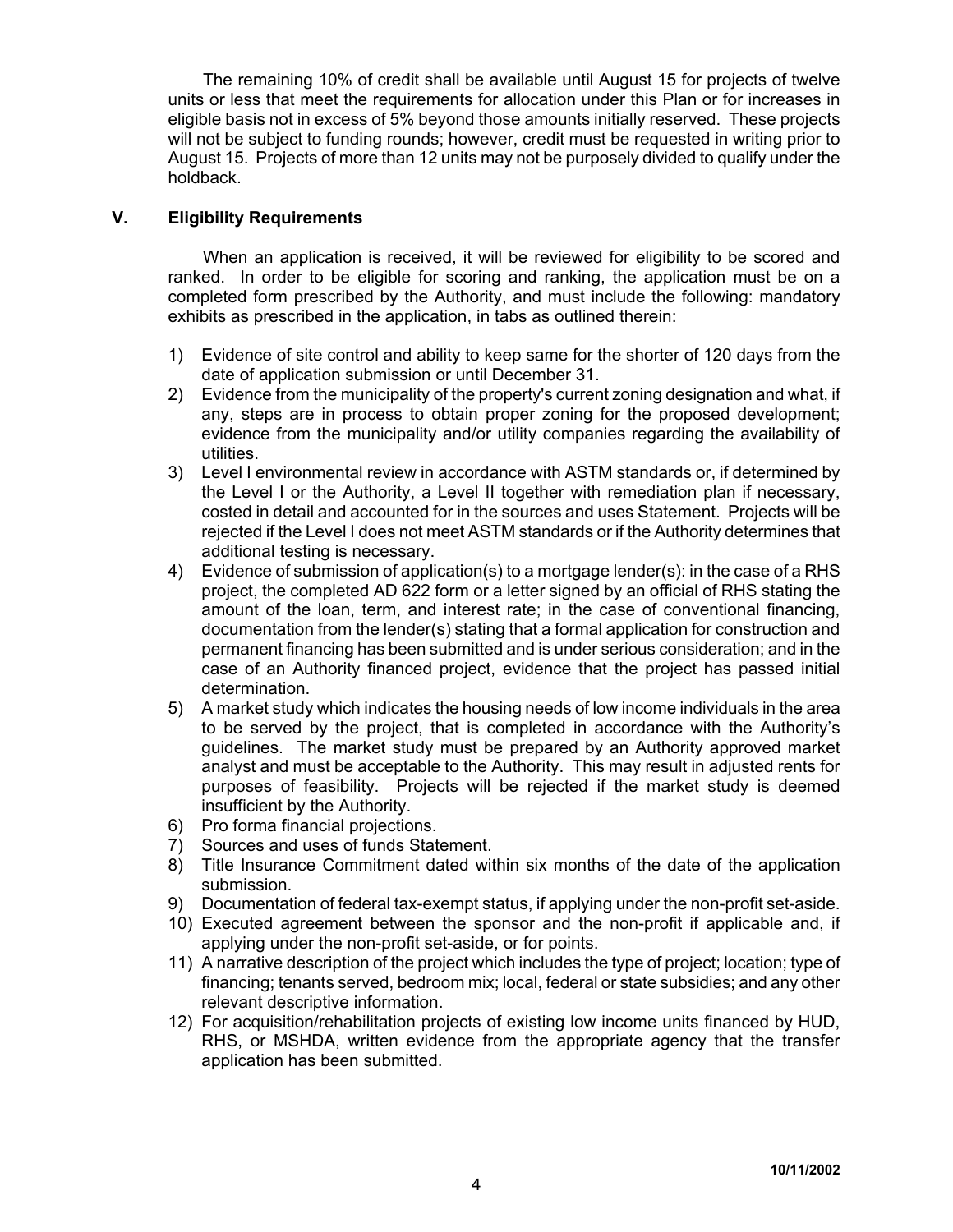Less than complete applications may be deemed ineligible and may be returned to the applicant without being ranked or scored. The Authority may request additional material if a project scoring within funding range faces possible rejection because of an oversight. Requested material must be submitted within ten days. Under no circumstances will it be used to change a project score.

All projects will be given the opportunity to submit their market study and environmental review to the appropriate MSHDA staff member prior to the funding round. Market studies and environmental reviews must be submitted at least 30 days prior to application submission if a pre-review is requested.

# **VI. Selection Criteria**

### A. Project Location

The legislature of the State of Michigan has statutorily created two "set-aside" categories for use of the tax credit based on a project's location. These are the 10% Rural Housing Service set-aside, and the 30% set-aside for projects located in "eligible distressed areas" as defined in P.A. 346 of 1966, as amended. The purpose of these set-asides is to assure that the low income housing tax credit will be used to create and to preserve affordable housing opportunities for both urban and non-urban citizens of the State. Additionally, the "housing needs score" (see below) takes into account project location. Consequently, no specific points are awarded hereunder for geographic area.

# B. PROJECT LOCATION CHARACTERISTICS

# 1. **ADJACENT RESIDENTIAL DEVELOPMENT**

POINTS WILL BE AWARDED IF THE SITE IS ADJACENT TO, OR DIRECTLY ACROSS A STREET FROM, RESIDENTIAL DEVELOPMENT THAT REINFORCES THE FEELING OF 'NEIGHBORHOOD'. THE RESIDENTIAL DEVELOPMENT MUST BE IN GOOD CONDITION OR SUBJECT TO A REALISTIC PLAN TO IMPROVE RESIDENTIAL DEVELOPMENT TO A GOOD CONDITION. AREAS IMPACTED BY HIGH CONCENTRATIONS OF VERY LOW INCOME HOUSING WILL NOT SATISFY THIS CRITERION. **5 POINTS** 

# 2. **DESIRABLE AND UNDESIRABLE ACTIVITIES/CHARACTERISTICS**

TWO (2) POINTS WILL BE AWARDED FOR EACH DESIRABLE ACTIVITY OR CHARACTERISTIC THAT IS NEAR A PROPOSED SITE AND APPROPRIATE FOR THE TYPE OF HOUSING TO BE CONSTRUCTED. ONE (1) POINT WILL BE DEDUCTED FOR EACH UNDESIRABLE ACTIVITY OR CHARACTERISTIC THAT IS NEAR A PROPOSED SITE. A MAXIMUM OF TEN (10) POINTS WILL BE AWARDED. **10 POINTS**

### A. DESIRABLE SITES

- 1. IN DETERMINING WHETHER A DESIRABLE ACTIVITY/ CHARACTERISTIC IS "NEAR" A PROPOSED SITE, THE FOLLOWING FACTORS MUST BE USED:
	- FOR NON-RURAL COUNTY SITES, ONLY ACTIVITIES AND/OR CHARACTERISTICS WHICH ARE LOCATED WITHIN A ONE (1) MILE WALKING/DRIVING DISTANCE FROM THE PROPOSED SITE WILL BE CONSIDERED. FOR NON-RURAL COUNTY SITES, THE WALKING ROUTE MUST BE ALONG ALL-WEATHER OR PAVED SIDEWALKS.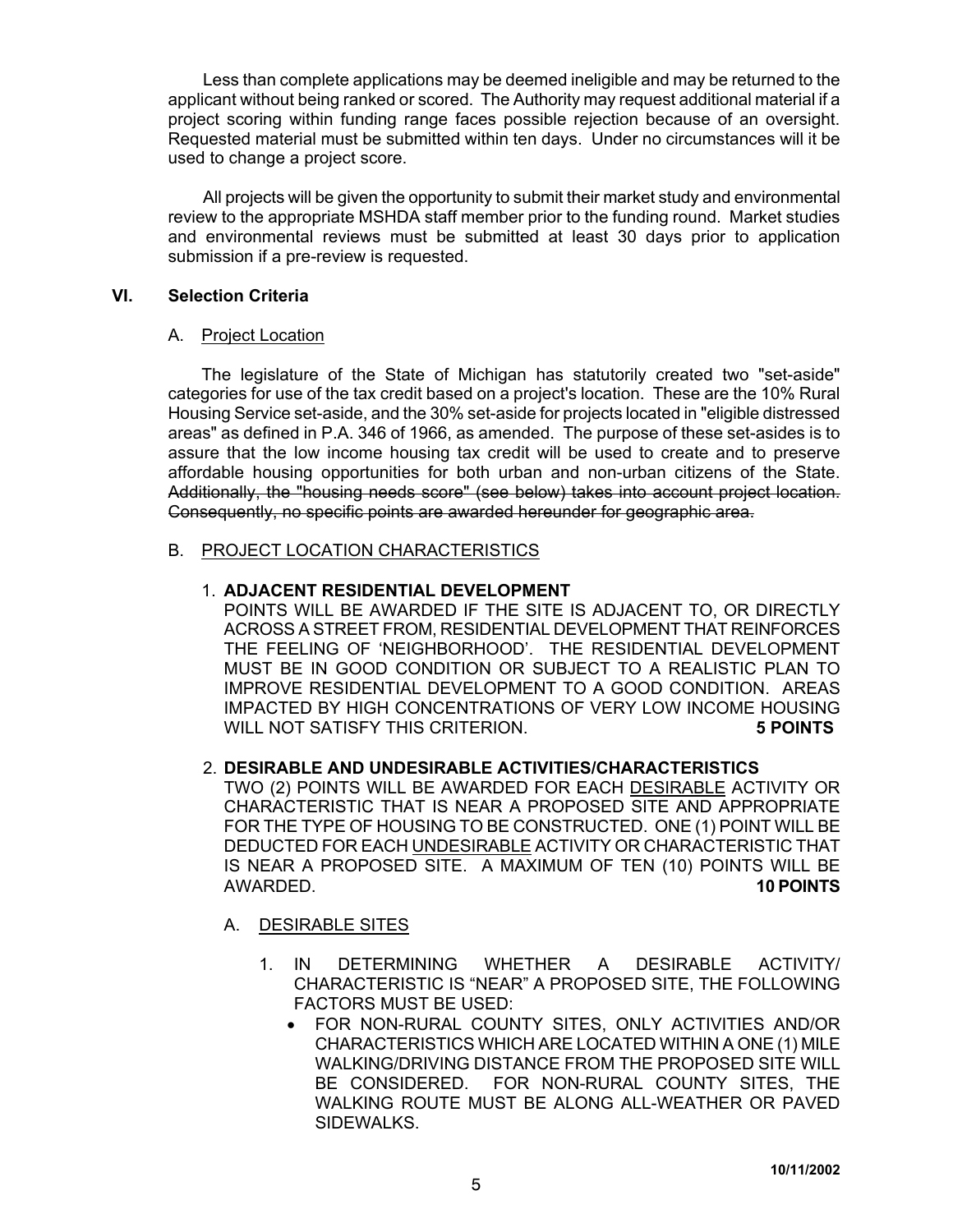- FOR RURAL COUNTY SITES, ONLY ACTIVITIES AND/OR CHARACTERISTICS WHICH ARE LOCATED WITHIN A ONE AND A HALF (1.5) MILE WALKING/DRIVING DISTANCE FROM THE PROPOSED SITE WILL BE CONSIDERED.
- 2. DESIRABLE ACTIVITIES/CHARACTERISTICS MAY INCLUDE, BUT ARE NOT LIMITED TO, THE FOLLOWING:
	- RETAIL STORES
	- GROCERY STORES
	- RECREATIONAL FACILITIES
	- PARKS
	- LIBRARIES
	- SCHOOL(S)
	- DAY CARE SERVICES
	- MEDICAL FACILITIES
	- EMPLOYMENT CENTERS
	- CIVIC CENTERS
	- ACCESS TO THE PROPOSED SITE OFF OF A STREET WITH FRONTAGE OF MORE THAN 100 FEET
	- MATURE VEGETATION
	- SENIOR CENTERS
	- PLACES OF WORSHIP
	- PUBLIC TRANSPORTATION

# B. UNDESIRABLE SITES

- 1. IN DETERMINING WHETHER AN UNDESIRABLE ACTIVITY/ CHARACTERISTIC IS "NEAR" A PROPOSED SITE, THE APPLICATION MUST CONSIDER ANY UNDESIRABLE ACTIVITY/CHARACTERISTIC THAT IS LOCATED WITHIN ONE HALF (.5) MILE OF THE PROPOSED SITE.
- 2. UNDESIRABLE ACTIVITIES/CHARACTERISTICS INCLUDE, BUT ARE NOT LIMITED TO, THE FOLLOWING:
	- HAZARDOUS OR CHEMICAL ACTIVITIES
	- SOURCES OF NOISE, ODOR, OR OTHER NUISANCE POLLUTION
	- ACCESS TO THE PROPOSED SITE OFF A STREET WITH FRONTAGE OF LESS THAN 100 FEET
- C. DOCUMENTATION

IN ORDER TO DOCUMENT DESIRABLE AND UNDESIRABLE ACTIVITIES/CHARACTERISTICS, THE APPLICATION MUST INCLUDE:

- 1. A SITE MAP INDICATING THE SPECIFIC LOCATIONS OF EACH DESIRABLE AND UNDESIRABLE ACTIVITY/CHARACTERISTIC. THE MAP MUST CONTAIN A KEY STATING THE TYPE OF ACTIVITIES/CHARACTERISTICS IDENTIFIED AND MUST INCLUDE THE FOLLOWING:
	- LOCATION OF SITE, INCLUDING AN INDICATION OF MAJOR ACCESS ROADS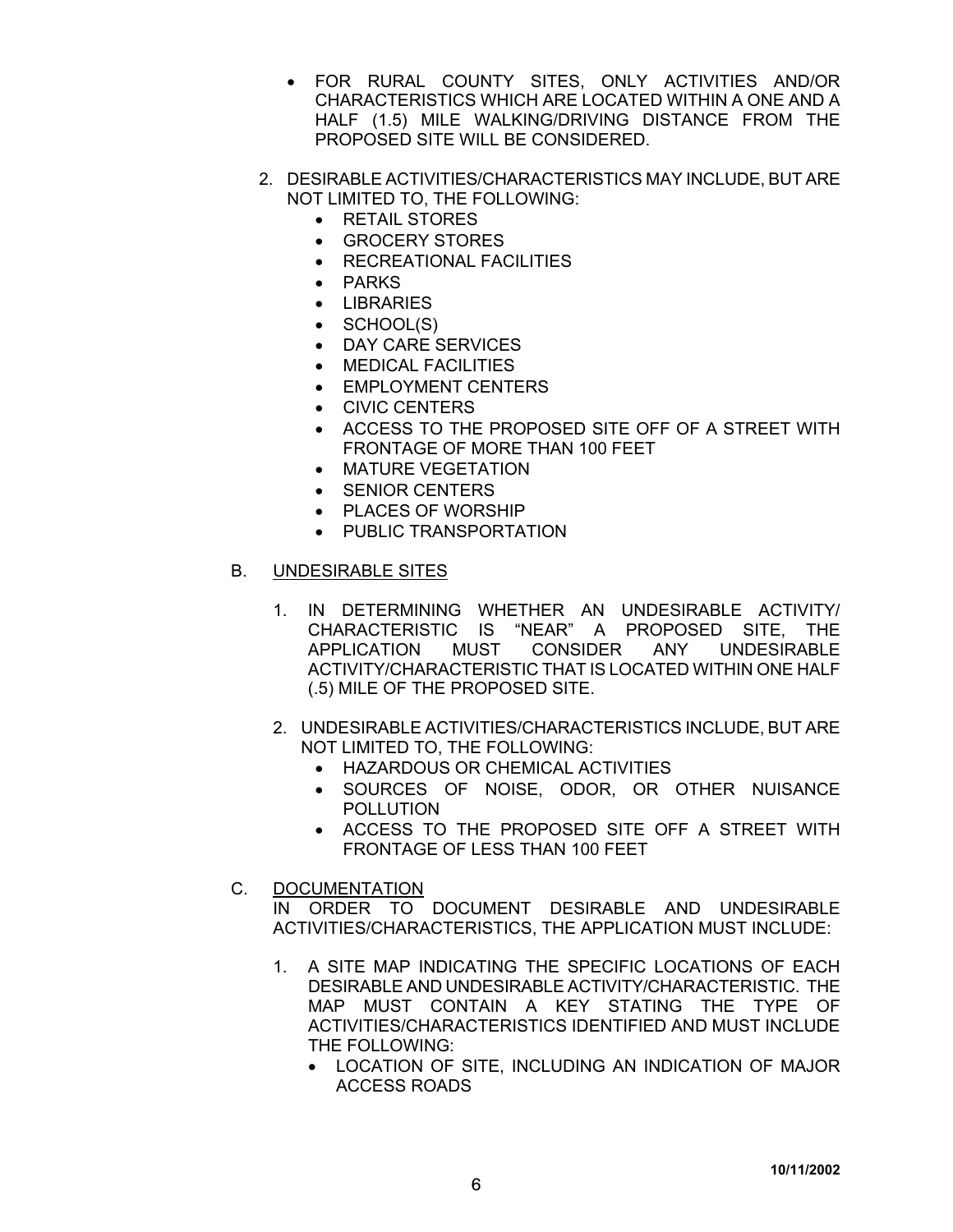- SURVEY DEMONSTRATING THE FRONTAGE OF THE PROPOSED DEVELOPMENT
- INDICATION OF DISTANCES IN 1/4 MILE AND ONE MILE INCREMENTS
- AREAS OF RESIDENTIAL DEVELOPMENT ADJACENT TO OR NEAR THE SITE
- INDICATION OF ANY MAJOR INDUSTRIAL OR COMMERCIAL DEVELOPMENT; AND
- ALL DESIRABLE AND UNDESIRABLE ACTIVITIES/ CHARACTERISTICS.
- 2. PHOTOGRAPHS OF THE SITE AND THE SURROUNDING NEIGHBORHOOD. ALL PHOTOGRAPHS ARE TO BE EITHER COLOR ORIGINALS OR COLOR COPIES. BLACK AND WHITE PHOTOGRAPHS ARE NOT ACCEPTABLE.

#### C B.Housing Needs Characteristics

All applications will be scored for housing needs characteristics with a maximum of 35 points. Utilizing specific measurable and objective factors, need will be measured both on a census tract level with a maximum of 20 points, and on a county wide level, with a maximum of ten points. Projects located in central cities will receive 5 points. PROJECTS THAT RESERVE 25 PERCENT OF ALL RENTAL UNITS FOR PERSONS WITH SPECIAL NEEDS AND THAT RESERVE 65 PERCENT OF ALL RENTAL UNITS FOR TAX CREDIT ELIGIBLE HOUSEHOLDS WILL BE IMPUTED THE MAXIMUM NUMBER OF POINTS AVAILABLE FOR HOUSING NEEDS CHARACTERISTICS UNDER THE QAP REGARDLESS OF DEVELOPMENT'S LOCATION.

#### D G. Locality/Neighborhood

1. A project application which submits evidence of local support in the form of tax abatement may receive from 1 to 5 points for an elderly project and from 1 to 10 points for a family/handicapped/transitional and/or/homeless project. These points will be available only to projects that have not previously had the benefits of tax abatement (i.e. no points will be awarded under this category to acquisition and/or rehabilitation projects for which tax abatement has previously been in place.)

The following points will be awarded under the highest applicable category, not under multiple categories.

|                                                                                                                                                                                                                                                | Elderly Project | Family/handicapped/<br>transitional/and/or<br>homeless Project |
|------------------------------------------------------------------------------------------------------------------------------------------------------------------------------------------------------------------------------------------------|-----------------|----------------------------------------------------------------|
| Letter of support from local municipality                                                                                                                                                                                                      | 1 Point         | 2 Points                                                       |
| Letter from municipality stating the steps<br>that have been undertaken in PILOT<br>approval process, and the date that the<br>PILOT is expected to be approved<br>(must be for at least 15 years and on<br>approving body's agenda to receive | <b>3 Points</b> | 4 Points                                                       |
|                                                                                                                                                                                                                                                |                 | 10/11/2002                                                     |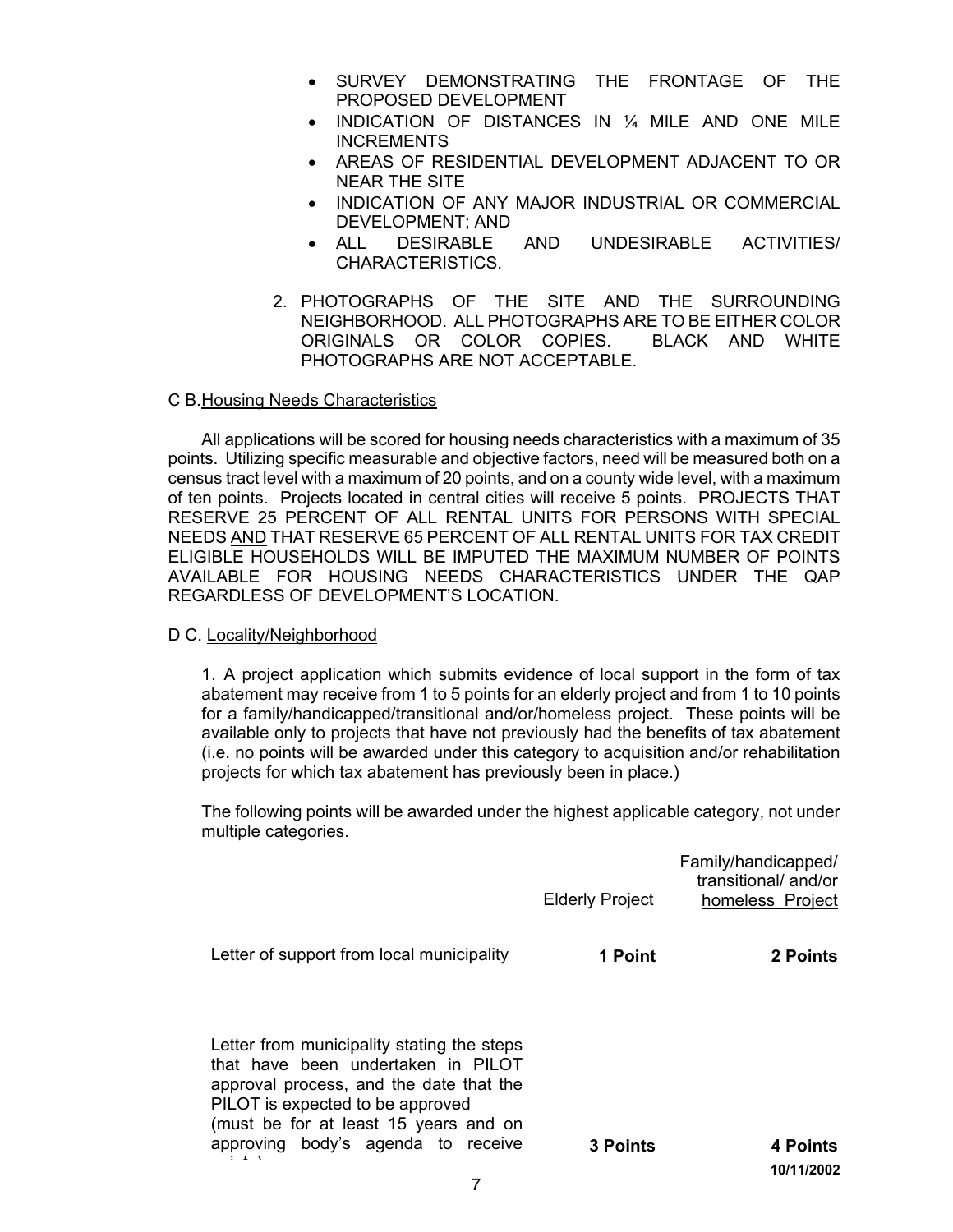points)

To receive any points for tax abatement, any project specific tax abatement ordinance or area-wide tax abatement ordinance with a qualifying resolution submitted with an application must meet Authority requirements and must state the length of time the PILOT will be in effect. Projects located in the City of Detroit must submit the project specific tax abatement resolution or a copy of the Detroit tax abatement ordinance, and a letter from the City of Detroit stating that the project is eligible for tax abatement.

Project specific tax abatement ordinance in place for at least

## 15 years **5 Points 10 Points**

2. An application for a project that is to be located within the boundaries of an Empowerment Zone or Enterprise Community. **20 Points**

3. An application for a project that is to be located within the boundaries of a renaissance zone. **20 Points**

A maximum of 50% of the annual tax credit authority will be reserved for these projects in any calendar year.

4. AN APPLICATION FOR A PROJECT THAT IS TO BE LOCATED WITHIN THE BOUNDARIES OF A CORE COMMUNITY. **5 POINTS** 

5. 4. An application for a project located in a county that currently has fewer than 100 tax credit units that have been allocated. **10 Points**

#### E D.Project Characteristics

1. Use of financing or contributions from federal, state, or local sources (EXCLUSIVE OF CIP, FANNIE MAE AND FREDDIE MAC) where the credit is needed to make a project feasible or to serve very low income families (e.g., HOME, CDBG, etc.). Evidence of the financing, dated within 30 days of the application submission, must be submitted with the application. Points will be awarded only for long-term permanent financing.

Projects utilizing federal, state, or local financing for 10% - 40% of the project costs. **2 or 5 Points**

Projects utilizing federal, state, or local financing for more than 40% of the project costs. **5 or 10 Points**

2. Projects that reserve at least 10% of the two and/or three bedroom units for households with children will receive 5 points. These points will not be available to projects serving the elderly. **5 Points**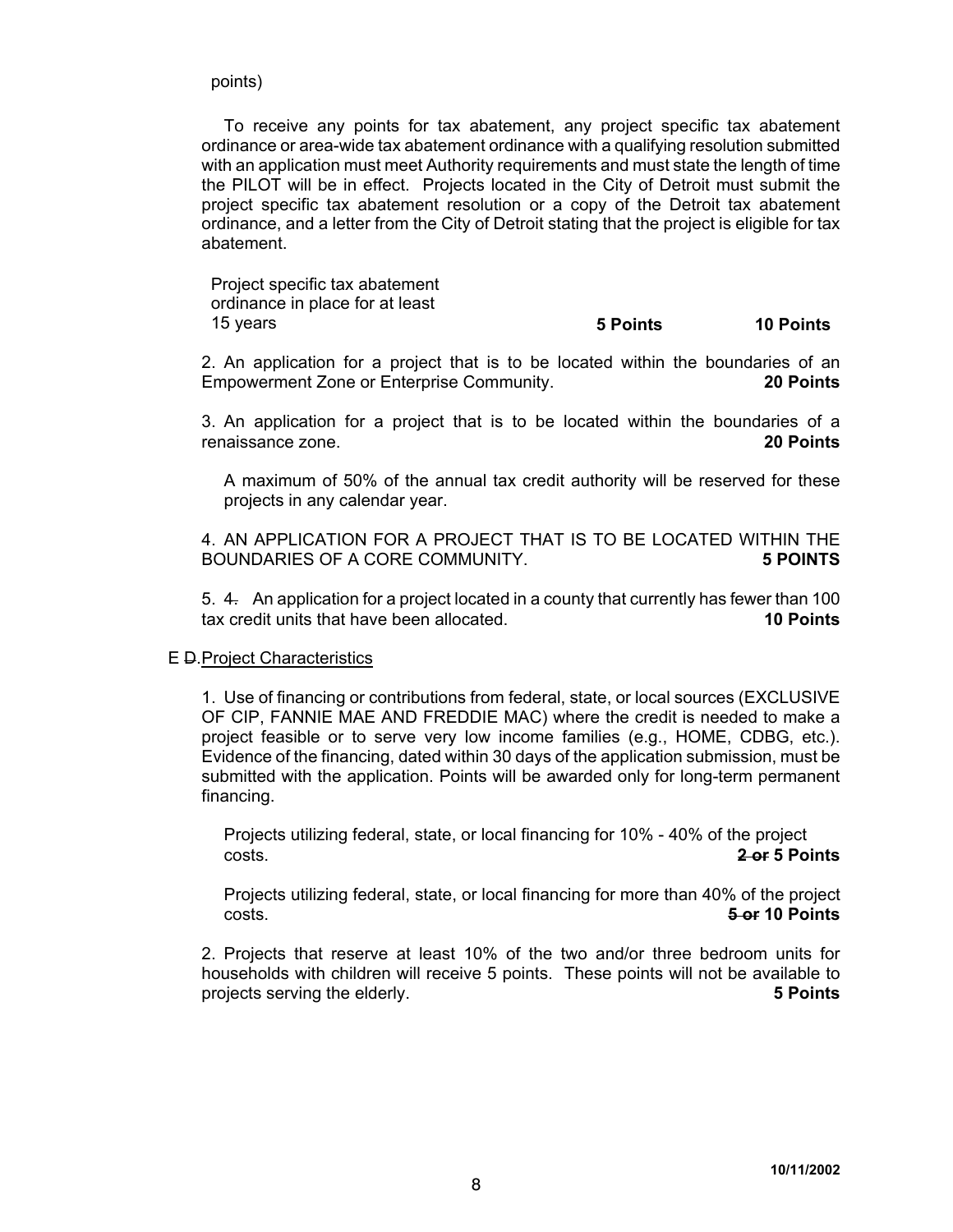3. Projects serving the elderly, that qualify for the elderly set-aside, will receive 5 points for providing community space for use by tenants. To receive points, the community room must, at a minimum, be sized at 15 square feet per residential unit. It may be used for activities such as dining, crafts, exercise, medical clinic, socializing, or any other activity or use that may benefit elderly tenants. **5 Points**

4. PROJECTS THAT AGREE TO TRANSFER 100 PERCENT OF THE HOUSING TAX CREDIT UNITS OWNERSHIP AT THE END OF THE INITIAL 15-YEAR COMPLIANCE PERIOD FROM THE INITIAL OWNERSHIP ENTITY OF THE PROJECT TO TENANT OWNERSHIP WILL RECEIVE 3 POINTS. THESE POINTS WILL BE AVAILABLE ONLY FOR SINGLE FAMILY, TOWNHOUSE OR DUPLEX UNITS. THE SALES PRICE CANNOT EXCEED THE OUTSTANDING PRINCIPAL MORTGAGE BALANCE FOR THE UNIT. TO QUALIFY FOR THE POINTS, THE OWNER MUST PROVIDE A DETAILED PROPOSAL FOR EVENTUAL TENANT OWNERSHIP. THE PLAN MUST INCORPORATE A LIMITED PARTNERSHIP OWNERSHIP EXIT STRATEGY AND THE PROVISION OF SERVICES INCLUDING HOME OWNERSHIP, EDUCATION, TRAINING AND DOWN PAYMENT ASSISTANCE, WHERE NECESSARY. **3 POINTS**

4. Projects that agree to sell the rental units to eligible tenants at the end of the initial low income use period will receive 3 points. These points will be available only for single family or townhouse units and such other criteria as the authority may prescribe. **3 Points**

The maximum permitted number of total units in any project is 150, except for rehabilitation projects utilizing already existing structures. Sponsors may submit only one application per phase per calendar year if the combined total number of units is more than 150.

#### F E. Sponsor Characteristics

No one sponsor will be eligible to receive Reservations for more than an aggregate of 20% of the non-preservation annual per capita tax credit dollars in a calendar year.

No one sponsor will be allowed to submit more than five new applications in either funding round. Sponsors that submit more than three applications in a funding round must pay an amount equal to \$50 \$250 plus \$10 per low income unit, WITH A MAXIMUM OF \$2,000 LIMIT, FOR EACH ADDITIONAL APPLICATION SUBMITTED.

1. Sponsors proposing projects utilizing existing housing that is located in an area for which a community revitalization plan is in place and who can demonstrate that the proposed development contributes to the revitalization plan. **2 5 Points** 

2. Previous successful participation by a general partner or member of a limited liability company in the proposed development and that has a general partner interest in a development utilizing the Low Income Housing Tax Credit Program or other programs producing low-income housing will receive the following points under the highest applicable category **not** under multiple categories.

Projects of 6 units or less placed in service for 3 years in states other than Michigan. **1 Point** 

Projects of 6 units or less placed in service for 3 years in Michigan. **2 Points**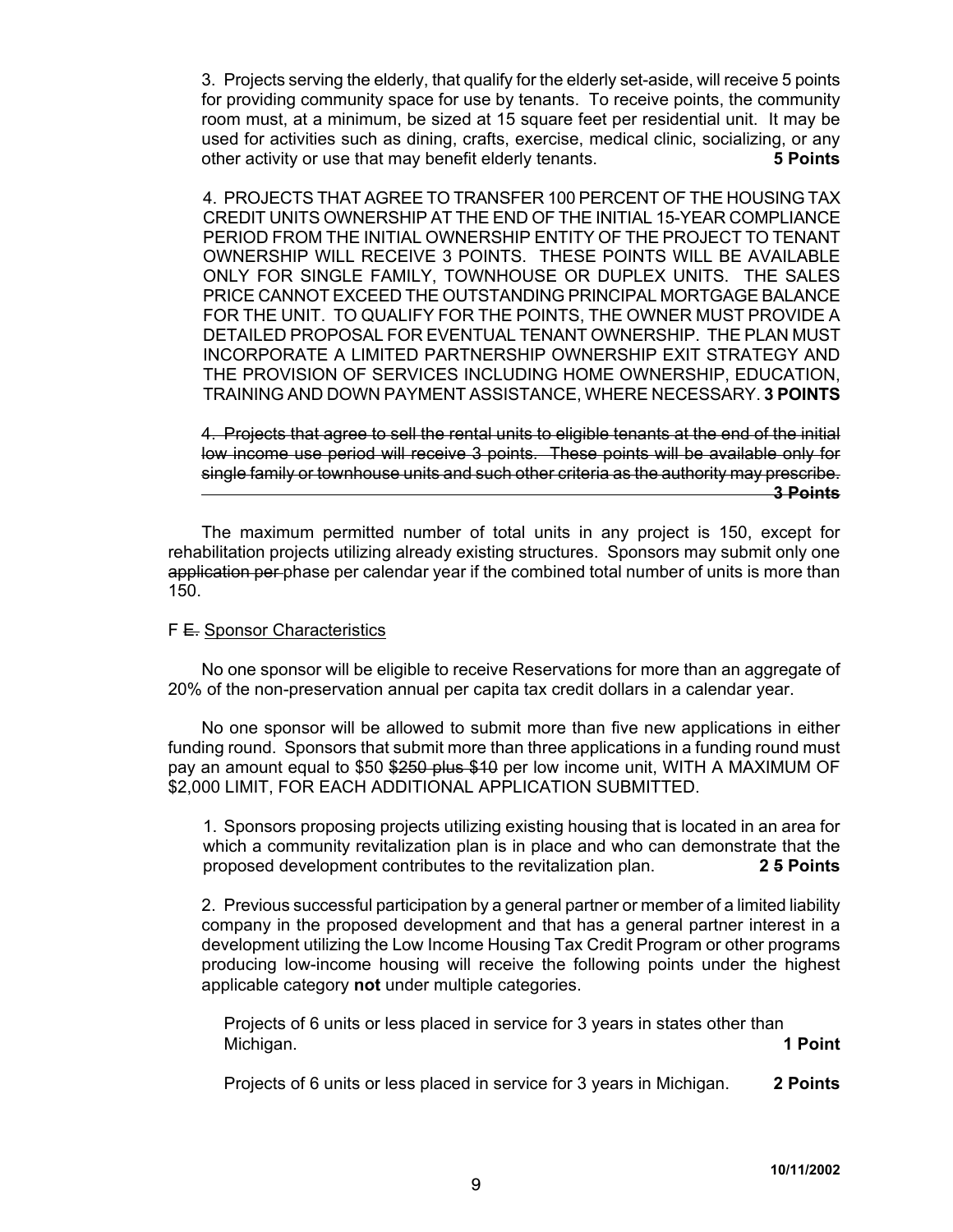| Projects over 6 units placed in service for 1 - 3 years in states other than<br>Michigan.                                                               | <b>3 Points</b>                     |
|---------------------------------------------------------------------------------------------------------------------------------------------------------|-------------------------------------|
| Projects over 6 units placed in service for 1 - 3 years in Michigan                                                                                     | <b>5 Points</b>                     |
| Projects over 6 units placed in service for 3 years in states other than<br>Michigan<br>Projects over 6 units placed in service for 3 years in Michigan | <b>7 Points</b><br><b>10 Points</b> |

3. Previous successful participation by management agent in managing low-income housing tax credit projects, with at least three years of experience. Points will be awarded only if the date in which management began of such project(s) is included in the application, and will be awarded under the highest applicable category, not under multiple categories.

Management of projects of 6 units or less for at least 3 years. **1 Point** 

Management of projects over 6 units for at least 3 years in states other than Michigan. **3 Points**

Management of projects over 6 units for at least 3 years in Michigan. **5 Points**

4. Poor previous participation on the part of the sponsor. This includes, but is not limited to, failure to utilize a Commitment or Allocation of credit, failure to meet requirements necessary to obtain a Carryover Allocation after notification has been provided to the Authority that the requirements would be met, inability to complete a previous project within three years of first submission, foreclosure or granting of a deed in lieu of foreclosure, failure to submit Owner's Certification and monitoring information, repeated failure to submit required documentation in a timely manner, or serious and repeated violation of program requirements as determined by the Authority.

**This will be in effect for a three year time period. 20 Negative Points**

Projects submitted from sponsors that currently have projects that are out of compliance will not be accepted until the non-compliance is corrected.

Each sponsor must submit a signed affidavit stating that neither it nor any affiliated company is banned or involved in litigation with any other allocating agency at the time of application, or if one of the above is true, stating the details of the banning or litigation. A sponsor that is banned from participation in the tax credit program in another state will be banned from submitting an application for the same period of time. Involvement in litigation will not automatically result in a returned application, but the Authority will review the facts and circumstances surrounding the litigation.

Misrepresentation of this or of a sponsor's or management company's previous experience with low income housing will result in a rejected application.

5. Poor previous participation on the part of the management agent. This may include, but is not limited to, failure to provide correct information on monitoring reports, failure to verify and/or calculate tenant income and rents in accordance with federal regulations, or serious and repeated violation of program requirements as determined by the Authority.

**This will be in effect for a two year time period. 10 Negative Points**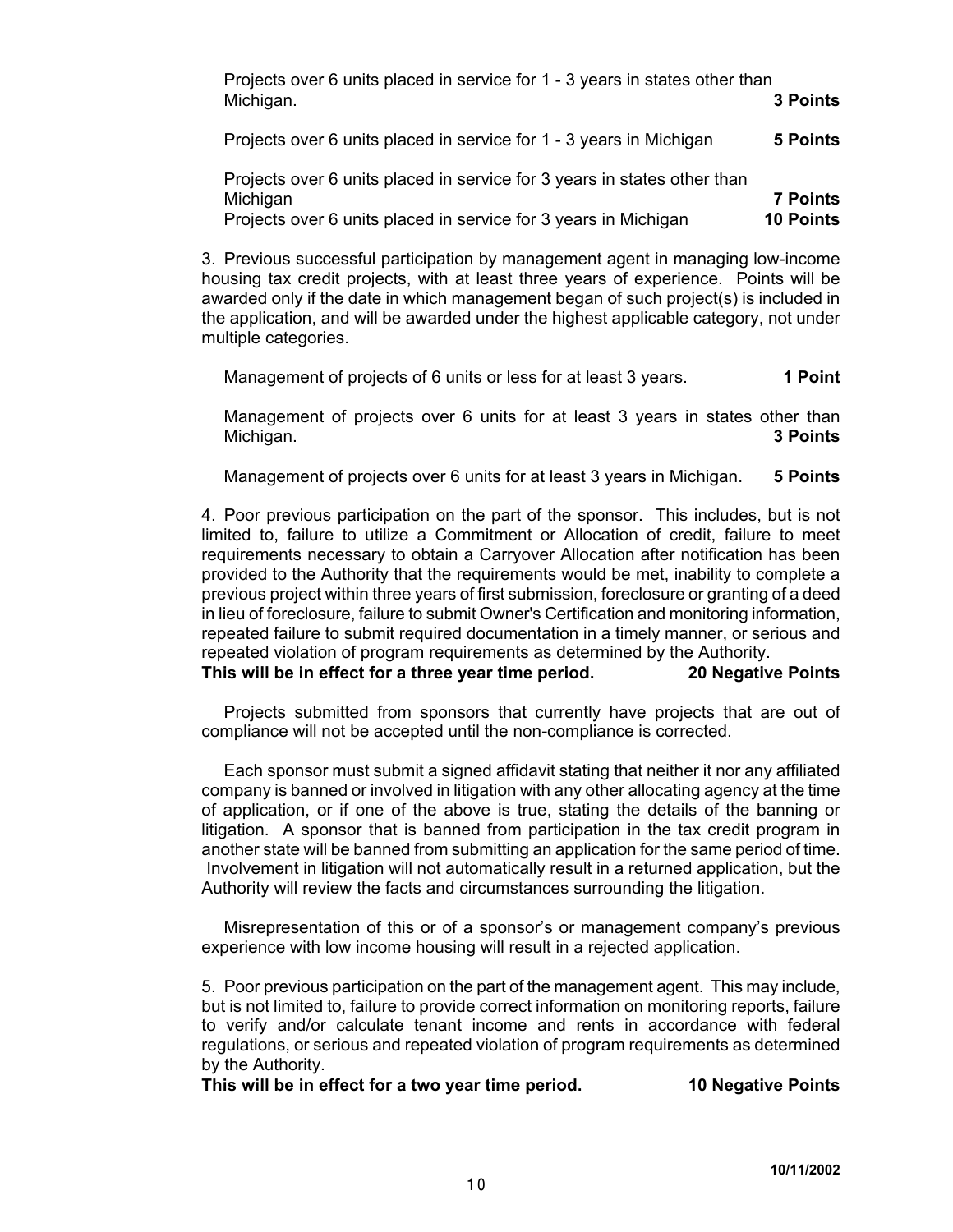## 6. Affirmative Fair Housing Marketing Plan

The Fair Housing Act prohibits discrimination in the sale, rental, financing, or other services related to housing on the basis of race, color, religion, sex, handicap, familial status, or national origin. Under the act, the Authority has a duty to administer programs which affirmatively advance fair housing. To assist the Authority in this duty, applications that include a formal Affirmative Fair Housing Marketing Plan may be eligible to receive points. This plan is designed to assure that persons who are members of racial or ethnic groups (who would not otherwise apply for occupancy in a housing project because of existing neighborhood racial or ethnic patterns, site locations, or other factors) are made aware of the available housing, feel welcome to apply for the housing, and have the opportunity to rent the housing.

The Affirmative Fair Housing Marketing Plan (AFHMP) shall at a minimum address the following issues:

Identification of the target population (racial or ethnic group(s)) least likely to apply to the project within the market area.

Identification of concrete and credible outreach efforts including a budget designed to carry out the AFHMP.

Identification of what positions within the management company will carry the responsibility to implement the AFHMP.

Description of the level of minority employment within the management agency and what are the company's fair housing, equal employment policies.

Description of what the management company's previous experience has been in implementing AFHMPs.

# **1 - 5 Points**

### G F.Participation of Nonprofit Organizations

Projects involving nonprofit ownership will receive 5 points if **all** of the following criteria are met:

- 1. The nonprofit must be a  $501(c)(3)$  or  $501(c)(4)$  entity.
- 2. The nonprofit must be a local, community based organization with representation on its governing board from the local community in which the project is to be located, or representatives of the population which it serves.
- 3. The nonprofit must be organized in the State of Michigan, and must be in good standing.
- 4. The nonprofit must not be affiliated with or controlled by any for-profit organization.
- 5. No individuals or entities involved with or related to any potential for-profit participant in the development may be involved with or related to the creation or management of the nonprofit.
- 6. The nonprofit must have been engaged in the business of fostering low-income housing in its geographic area of operation, or fostering housing for the population which it serves, for a minimum of one year.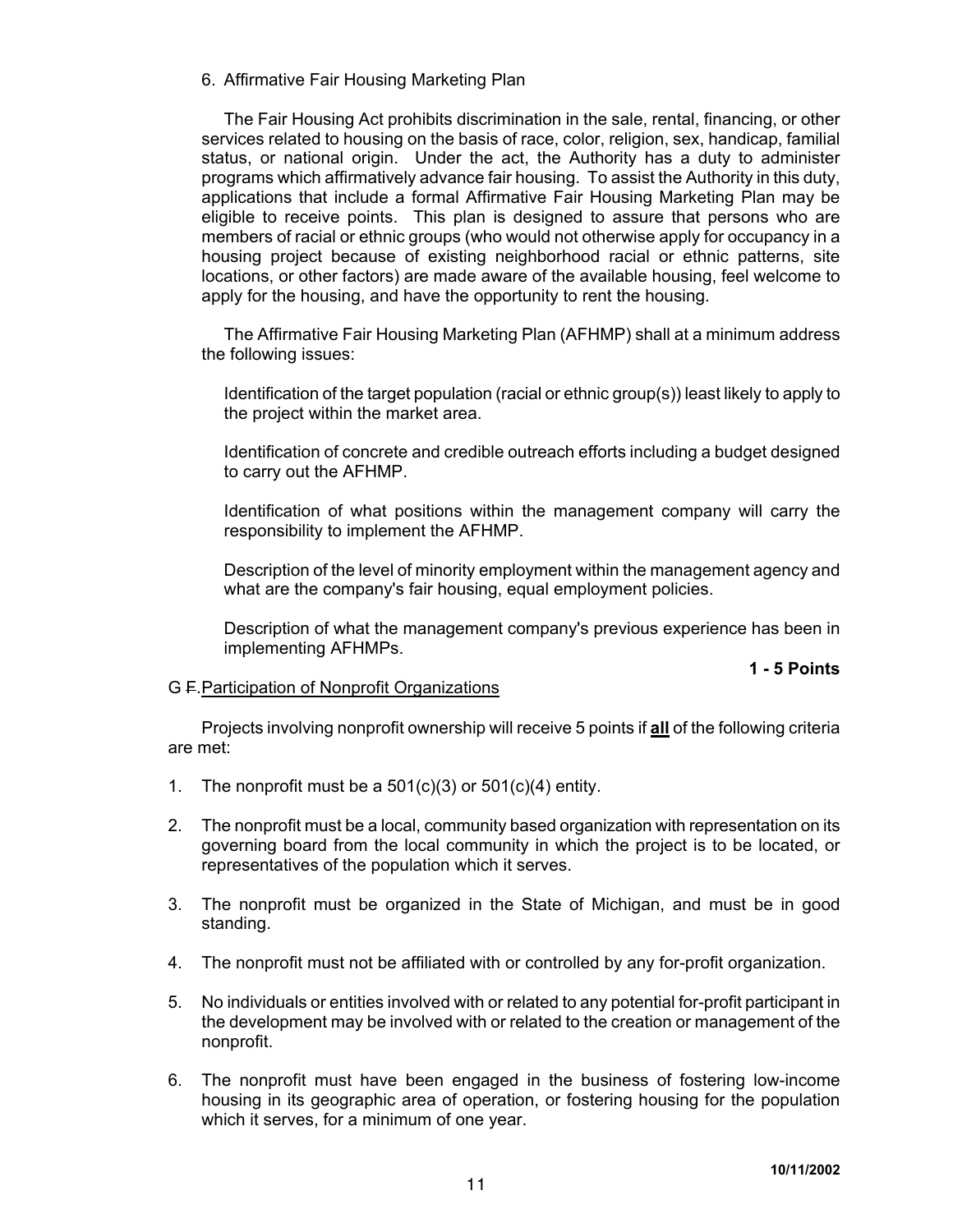- 7. The nonprofit must have more than a 50% general partner interest in the proposed project, have a concomitant interest in the developer fee, and must be the managing general partner of the project.
- 8. The nonprofit must be actively involved with the local community in which the project is located.

### H G. Tenant Populations with Special Housing Needs

1. POINTS WILL BE AWARDED TO PROJECTS ACCORDING TO THE TABLE BELOW INSOFAR AS THE OWNER AGREES TO SERVE PERSONS WITH SPECIAL NEEDS WHO RECEIVE SUBSTANTIAL SUPPORT SERVICES AS A RESULT OF A CONTRACT (OR EQUIVALENT RELATIONSHIP) WITH A LOCAL SERVICE PROVIDER.

| <b>TOTAL</b><br><b>NUMBER</b> | <b>POINTS TO BE AWARDED BASED ON</b><br><b>NUMBER OF SPECIAL NEEDS UNITS</b> |                  |                  |                  |                  |
|-------------------------------|------------------------------------------------------------------------------|------------------|------------------|------------------|------------------|
| OF UNITS IN<br><b>PROJECT</b> | <b>5 POINTS</b>                                                              | <b>10 POINTS</b> | <b>15 POINTS</b> | <b>20 POINTS</b> | <b>25 POINTS</b> |
| $1 - 20$                      |                                                                              |                  |                  |                  | 5                |
| $21 - 40$                     | ົ                                                                            |                  | 6                | 8                | 10               |
| $41 - 60$                     | 3                                                                            | 6                | 9                | 12               | 15               |
| $61 - 80$                     |                                                                              | 8                | 12               | 16               | 20               |
| $81 - 100$                    | 5                                                                            | 10               | 15               | 20               | 25               |
| 101 - 120                     | 6                                                                            | 12               | 18               | 24               | 30               |
| - 140                         |                                                                              | 14               | 21               | 28               | 35               |
| 141 - 150                     | 8                                                                            | 16               | 24               | 32               | 40               |

1. Projects specifically and entirely designed to serve persons with special needs who receive substantial support services as a result of a contract (or equivalent relationship) with a local service provider which are new construction of 30 or fewer units, or are rehabilitation projects regardless of the number of units, may receive 25 points.

2. Projects not specifically and entirely designed to serve persons with special needs, but that agree to set aside units according to the following table, for tenants with special needs receiving substantial services as a result of a contract (or equivalent relationship) with a local service provider, may receive 10 points:

| 30 or fewer total project units | <del>2 units</del> |
|---------------------------------|--------------------|
| 31-50 total project units       | <del>3 units</del> |
| 51-100 total project units      | <del>5 units</del> |
| over 100 total project units    | 7 unite            |

To receive points under this category, an applicant must submit documentation at application, including a plan outlining the services to be provided, a budget to support the plan, and such other items as are required.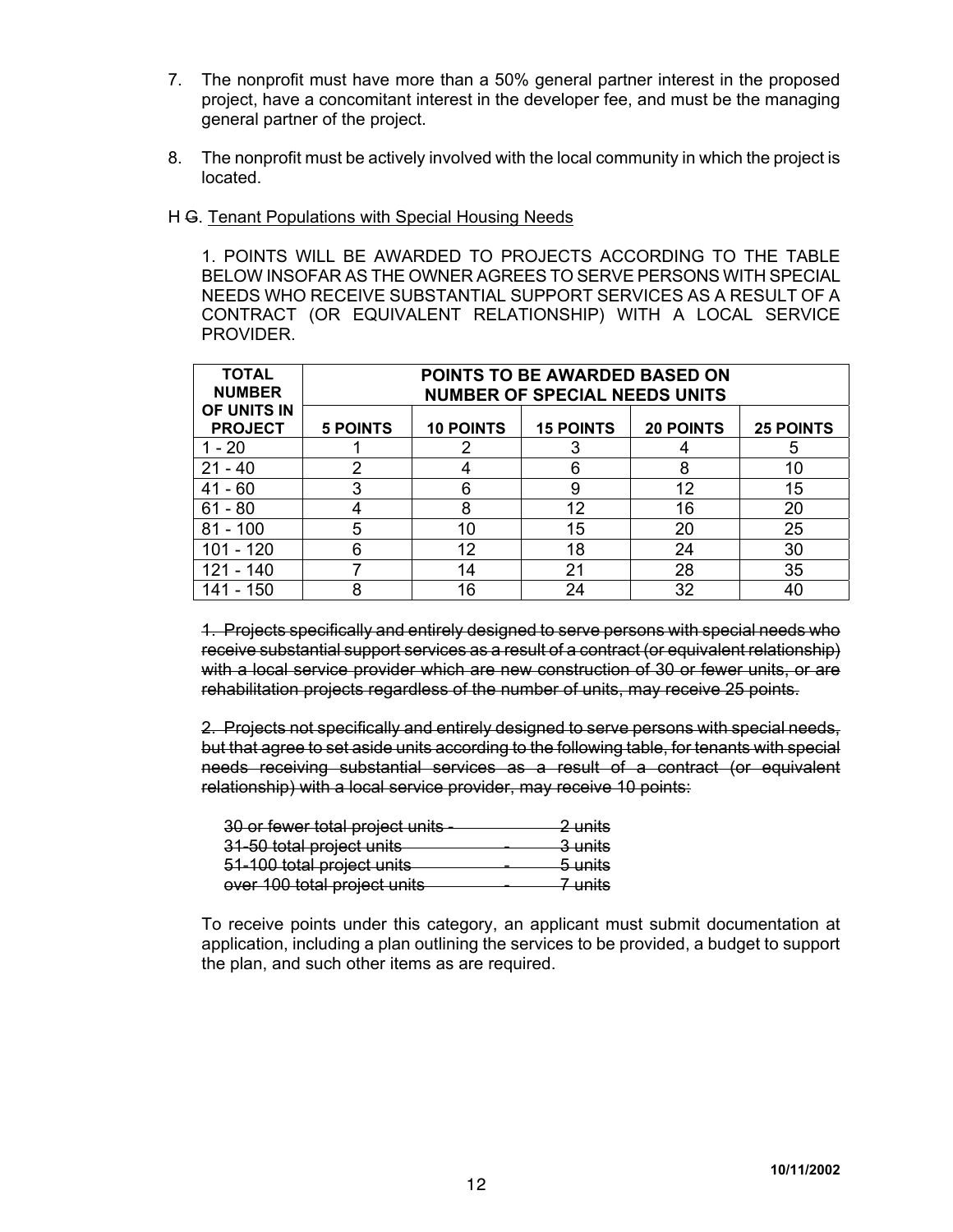# I H. Bonus Points

1. Bonus points for projects creating additional low income units may be awarded for a project's Readiness to Proceed as evidenced by submission at application stage of all of the following:

- firm commitment and certification of all federal, state, and local financing or contributions which will apply to the project and dated within 30 days of application submission;
- firm commitment for construction and permanent financing and dated within 30 days of application submission; (for RHS projects, the 1944-51 or a letter signed by an official of RHS which commits funds to the project; for conventional construction and permanent financing, letters of commitment from the lender which are accepted by the sponsor, or signed mortgage documents; for authority financing, a copy of the Mortgage Loan Feasibility Resolution);
- $\bullet$  all necessary local approvals, including zoning, (for rehabilitation projects a letter from the municipality must be submitted, stating that the zoning is compatible with the proposed use of the buildings);
- the project specific tax abatement ordinance or an area-wide tax abatement ordinance with a qualifying resolution which meet authority requirements, (for projects located in the City of Detroit, the project specific tax abatement resolution, or the Detroit tax abatement ordinance and a letter from the City of Detroit stating that the project is eligible for tax abatement; and
- final site plan approval (for rehabilitation projects, a letter from the municipality indicating that the relevant board or commission of the municipality has reviewed the proposal, including the level of rehabilitation work to be completed, the site, and that no further plan approvals are necessary); and
- formation of ownership entity (documentation submitted to the Corporation and Land Development Bureau, where applicable).

Projects receiving points under this category will be required to proceed to closing and disbursement of the construction loan or equity syndication proceeds and, within 120 days of the issuance of the Reservation by the Authority, to provide the Authority with:

- i) a copy of the final executed partnership agreement if syndication has occurred;
- ii) a record of the disbursement of the equity or construction loan:
- iii) a copy of the recorded notice of commencement (or evidence that the notice has been received for recording);
- iv) a copy of the recorded deed to the property (or evidence that the deed has been received for recording);
- v) a copy of all building permits necessary to begin construction, or a letter from the municipality stating that the permits will be issued upon payment of fees; and for rehabilitation projects;
- vi) a copy of the appraisal; and
- vii) a copy of the capital needs assessment.

In the event no construction financing is to be involved, construction must begin within 120 days. Failure to close within this time period will result in forfeiture of the Reservation. **25 Points**

2. If a project does not have all items required for readiness points, it may receive points for the following; however, a project receiving readiness points will **not** be awarded additional points under these categories: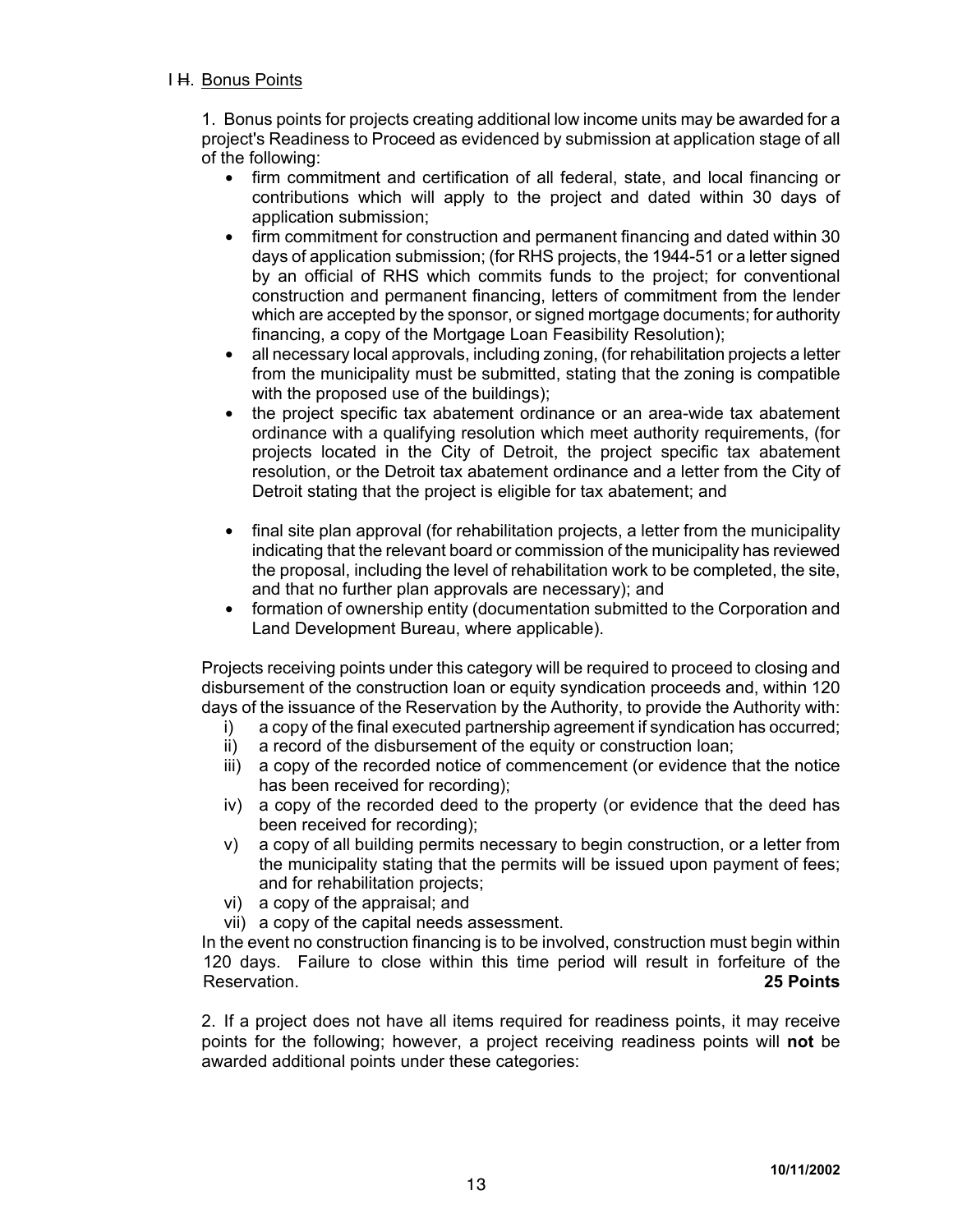Projects that have obtained a firm commitment for construction financing which is dated within 30 days of application submission and is accepted by the sponsor (for Authority financing, a copy of the Mortgage Loan Feasibility Resolution) will receive the following points **5 Points**

A project application that includes evidence from the municipality that the proposed site is already properly zoned for the intended use. These points will be available for rehabilitation projects only if a letter from the municipality is submitted with the application stating that the zoning is compatible with the proposed use of the building(s) as a tax credit project. **5 Points**

A project application that includes evidence from the municipality that the proposed site has received site plan approval. These points will be available for rehabilitation projects only upon submission at application of a letter from the municipality indicating that the relevant board or commission of the municipality has reviewed the proposal, including the level of rehabilitation work to be completed, the site, and that no further plan approvals are necessary. **5 Points**

#### J I. Preference Points

Preference will be given to projects serving the lowest income tenants and projects obligated to serve qualified tenants for the longest time periods. Once a project application has been scored according to the Selection Criteria, additional preference points will be awarded based on the statutory preferences of Section 42 of the Internal Revenue Code. The following preference points will be available, it being understood that the sponsor must demonstrate that the project will be financially feasible at the levels chosen:

1. For each year beyond the initial fifteen years that the owner agrees, through the vehicle of a recorded use restriction, to serve qualified low income tenants in at least the original minimum set aside percentage, the application will receive 1 point, up to a maximum of 30 points for 45 years, or 35 points if in perpetuity.

2. Preference points for projects will be awarded to projects according to the table below insofar as the owner also agrees to restrict rents for those tenants to 30% of the applicable imputed household income for the applicable bedroom size. **Both income and rents for these purposes will be based on statewide median income. No points will be awarded for units serving tenants at income and rent levels higher than 50% of statewide median (in no event can credit be awarded to units where income and rent levels exceed 60% of area median).** The lower rent targeting must be evenly distributed among bedroom types. A project may receive up to 50 points for this category.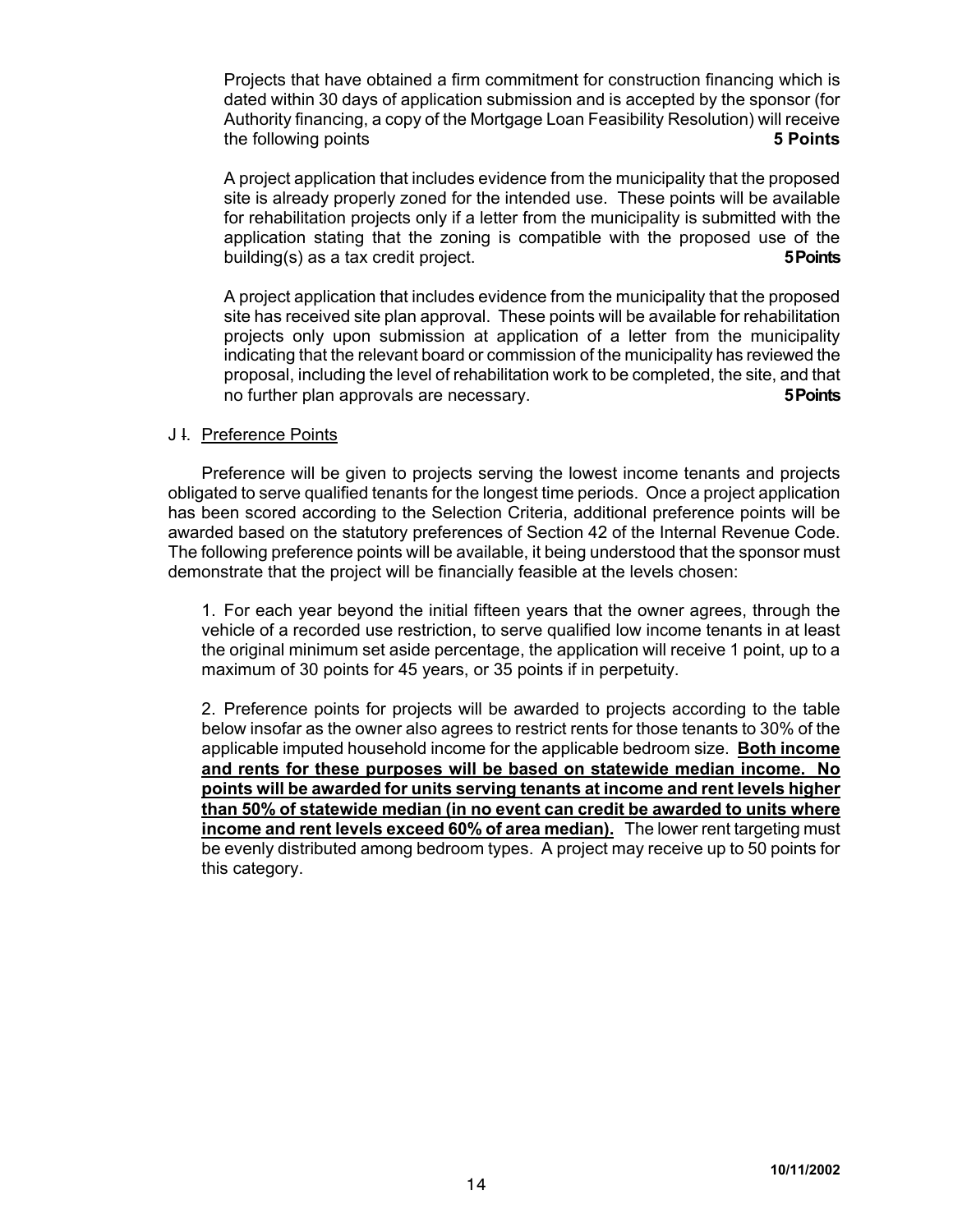|                    |    | 50   | 45   | 40   | 35   | 30   | 25   | 20   |
|--------------------|----|------|------|------|------|------|------|------|
|                    | 50 | 25   | 27.5 | 30   | 32.5 | 35   | 37.5 | 40   |
|                    | 45 | 22.5 | 25   | 27.5 | 30   | 32.5 | 35   | 37.5 |
| PERCENT OF         | 40 | 20   | 22.5 | 25   | 27.5 | 30   | 32.5 | 35   |
| <b>LOW INCOME</b>  | 35 | 17.5 | 20   | 22.5 | 25   | 27.5 | 30   | 32.5 |
| <b>TENANTS TO</b>  | 30 | 15   | 17.5 | 20   | 22.5 | 25   | 27.5 | 30   |
| <b>TOTAL UNITS</b> | 25 | 12.5 | 15   | 17.5 | 20   | 22.5 | 25   | 27.5 |
|                    | 20 | 10   | 12.5 | 15   | 17.5 | 20   | 22.5 | 25   |
|                    | 15 | 7.5  | 10   | 12.5 | 15   | 17.5 | 20   | 22.5 |
|                    | 10 | 5    | 7.5  | 10   | 12.5 | 15   | 17.5 | 20   |
|                    | 5  | 2.5  | 5    | 7.5  | 10   | 12.5 | 15   | 17.5 |

# PERCENT OF MEDIAN INCOME

Points will not be adjusted upward for income and rent restrictions that fall between the percentages outlined on the table.

3. Projects promoting economic integration by serving market rate tenants (non tax credit units) will be awarded points as follows:

At least 20% market-rate units...... **5 Points**

The market rate units must be evenly distributed among bedroom types and buildings, except for elderly projects.

4. Projects located in a qualified census tract, for which a community revitalization plan is in place and that can demonstrate that the proposed development contributes to the revitalization plan. **2 5 Points**

# **VII. Underwriting Standards**

The Authority will perform an evaluation of the project costs to determine reasonableness as compared to other projects in similar areas. Generally, costs in excess of 110% of the Department of Housing and Urban Development's 221(d)(3) Mortgage Limit for the area will not be permitted to be included in basis (although such costs are not prohibited). However, in unusual and well-documented cases, costs in excess of these limits may be included in eligible basis. Unusual cases may include, but are not limited to, small size projects, projects located in qualified census tracts or in an Empowerment Zone, Enterprise Community locations, projects with deep rent targeting, projects sponsored by local nonprofit organizations, or difficult substantial rehabilitation projects. Costs includable in eligible basis shall not exceed the greater of 110% of the HUD 221(D)(3) Mortgage Limit or \$90,000 per unit. Developments processed under the Corporation for Supportive Housing/MSHDA initiative may include costs above 110% of the HUD 221(d)(3) limits and/or over \$90,000 per unit in eligible basis.

DEVELOPMENTS APPLYING UNDER THE 1-12 UNIT HOLDBACK WHICH ARE SERVING SPECIAL NEEDS TENANTS MUST SUBMIT AN ACCEPTABLE ADDENDUM III TO RECEIVE CREDIT.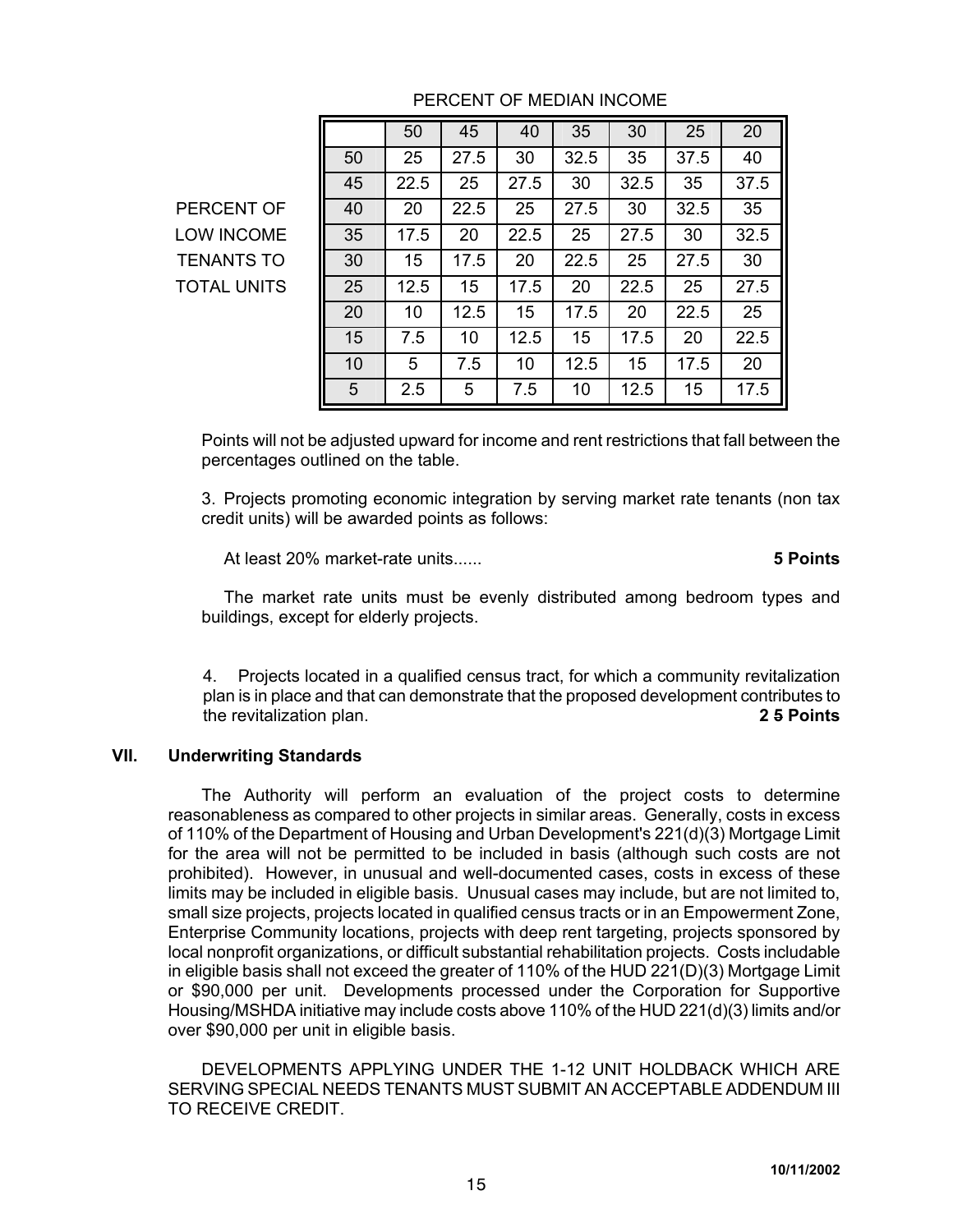In conducting its evaluations, the Authority will apply the following reasonableness standards in regard to fees:

- 1. Consultant Fees (excluding "consultants" normally used in the development process, such as market analysts, environmental consultants, construction manager/consultant when not included in the construction contract, etc) - Must be included in and paid from the developer fee.
- 2. Developer Fees -The combined total of the developer fee, developer overhead, and any consultant fees will be limited to 15% of total development cost, not to exceed \$1,000,000. This is calculated as 15% of the total development cost minus the developer fee, developer overhead, and consultant fees.
- 2. DEVELOPER FEE FOR PROJECTS SUBJECT TO STATE VOLUME CAP:

THE COMBINED TOTAL OF THE DEVELOPER FEE, DEVELOPER OVERHEAD, AND ANY CONSULTANT FEES WILL BE LIMITED TO 15% PERCENT, NOT TO EXCEED \$1,000,000. THIS IS CALCULATED AS 15% OF THE TOTAL DEVELOPMENT COST MINUS DEVELOPER FEE, DEVELOPER OVERHEAD, AND CONSULTANT FEES.

3. DEVELOPER FEE FOR PROJECTS NOT SUBJECT TO STATE VOLUME CAP:

FOR PROJECTS CONSISTING OF 49 UNITS OR LESS AND RECEIVING AN ALLOCATION OF HOUSING TAX CREDIT BY VIRTUE OF BEING FINANCED WITH TAX-EXEMPT BONDS. THE COMBINED TOTAL OF THE DEVELOPER FEE, DEVELOPER OVERHEAD, AND ANY CONSULTANT FEES WILL BE LIMITED TO 20%. THIS IS CALCULATED AS 20% OF THE TOTAL DEVELOPMENT COST MINUS DEVELOPER FEE, DEVELOPER OVERHEAD, AND CONSULTANT FEES. PROJECTS QUALIFYING FOR THE ENHANCED DEVELOPER FEE UNDER THE SECTION MUST ALSO 1) BE LOCATED OUTSIDE OF URBAN AREAS AS DEFINED THE AUTHORITY; 2) HAVE AN AGREEMENT WITH THE COMMUNITY IN WHICH THE PROJECT IS TO BE LOCATED TO ACCEPT A SERVICE FEE IN LIEU OF REAL PROPERTY TAXES FOR A PERIOD OF NOT LESS THAN THE TERM OF THE FIRST MORTGAGE LOAN; AND 3) LEVERAGE OTHER FEDERAL, STATE OR LOCAL ASSISTANCE.

FOR PROJECTS CONSISTING OF 50 TO 150 UNITS AND RECEIVING AN ALLOCATION OF HOUSING TAX CREDIT BY VIRTUE OF BEING FINANCED WITH TAX-EXEMPT BONDS, THE COMBINED TOTAL OF THE DEVELOPER FEE, DEVELOPER OVERHEAD, AND ANY CONSULTANT FEES WILL BE LIMITED TO 15%, NOT TO EXCEED \$2,000,000. THIS IS CALCULATED AS 15% OF THE TOTAL DEVELOPMENT COST MINUS DEVELOPER FEE, DEVELOPER OVERHEAD, AND CONSULTANT FEES.

- 4 3. For projects involving acquisition and rehabilitation, an amount equal to at least 5% of the acquisition cost must be allocated to acquisition for purposes of attribution to the developer fee.
- 5 4. A maximum of 70% of the developer fee can be used for project costs.
- 6 5. General Requirements 6% of construction contract, exclusive of builder profit, builder overhead, and general requirements.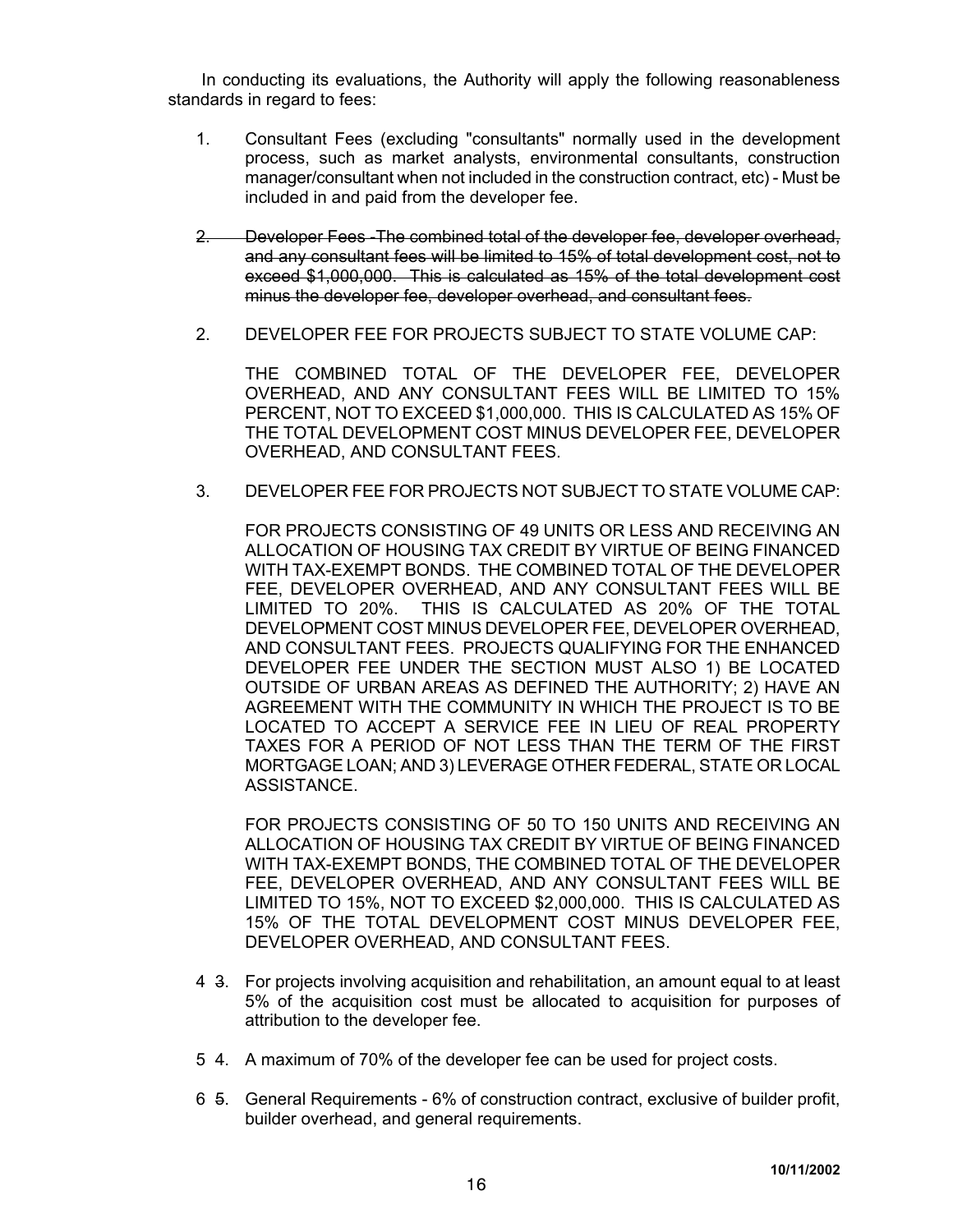- 7 6. Builder Overhead 2% of construction contract, exclusive of builder profit and builder overhead.
- 8 7. Builder Profit 6% of construction contract, exclusive of builder profit.
- 9 8. Projects of 50 units or less may aggregate general requirements, builder overhead, and builder profit to a maximum of 20% of the construction contract.
- 10 9. Construction manager**/**consultant fee when not included in the construction contract - maximum of \$50,000.

Underwriting standards apply to total development costs, and excess fees will be deducted from total development costs when performing the gap calculation.

11 40. For projects involving rehabilitation, the hard construction costs for the rehabilitation of the buildings must not be less than \$5,000 per unit.

12 44. Rent increases will be limited to no more than 5% per year for the first three years.

13 12. Identity of Interest - If an identity of interest exists between the sponsor and the general contractor, incentive fees may only be paid to the extent that they are included in the above mentioned fee limitations. A general contractor may act as a subcontractor and may be entitled to additional overhead and profit otherwise payable to an independent subcontractor. However, the general contractor's overhead, profit, and general requirements that may be included as allowable project costs are limited to the percentages noted above.

In determining the feasibility of a project over the compliance period, the Authority has established minimum and maximum standards for operating expenses, vacancy rates, increases in operating costs and expenses, project income, debt service coverage ratio, operating reserves, and replacement reserves.

### **VIII. First Evaluation and Award of Reservations**

Project applications which include all required information and documentation in a form and manner acceptable to the Authority, and receive a score of at least 50 points will be eligible to be evaluated for receipt of a Reservation of tax credit. Prior to this evaluation, the preferences set forth at Section 42(m)(1)(B)(iii), namely projects serving the lowest income tenants, and projects obligated to serve qualified tenants for the longest periods will be considered. Project applications will then be evaluated and the highest priority for Reservation of tax credit will be given to those projects as to which the highest percentage of the housing credit dollar amount is to be used for project costs other than the cost of intermediaries, unless granting such a priority would impede the development of projects in hard-to-develop areas.

Projects receiving the same score will be ranked according to the following criteria: 1) if the entire amount in the non-profit set-aside has not been awarded, a project that meets the non-profit criteria; 2) a project receiving readiness to proceed points; 3) a project serving the largest percentage of tenants with incomes at or below 40% of the statewide median income; 4) projects located in a qualified census tract, for which a community revitalization plan is in place and that can demonstrate that the proposed development contributes to the revitalization plan; 5) a project's needs score; and 6) a project which will be located in a distressed area.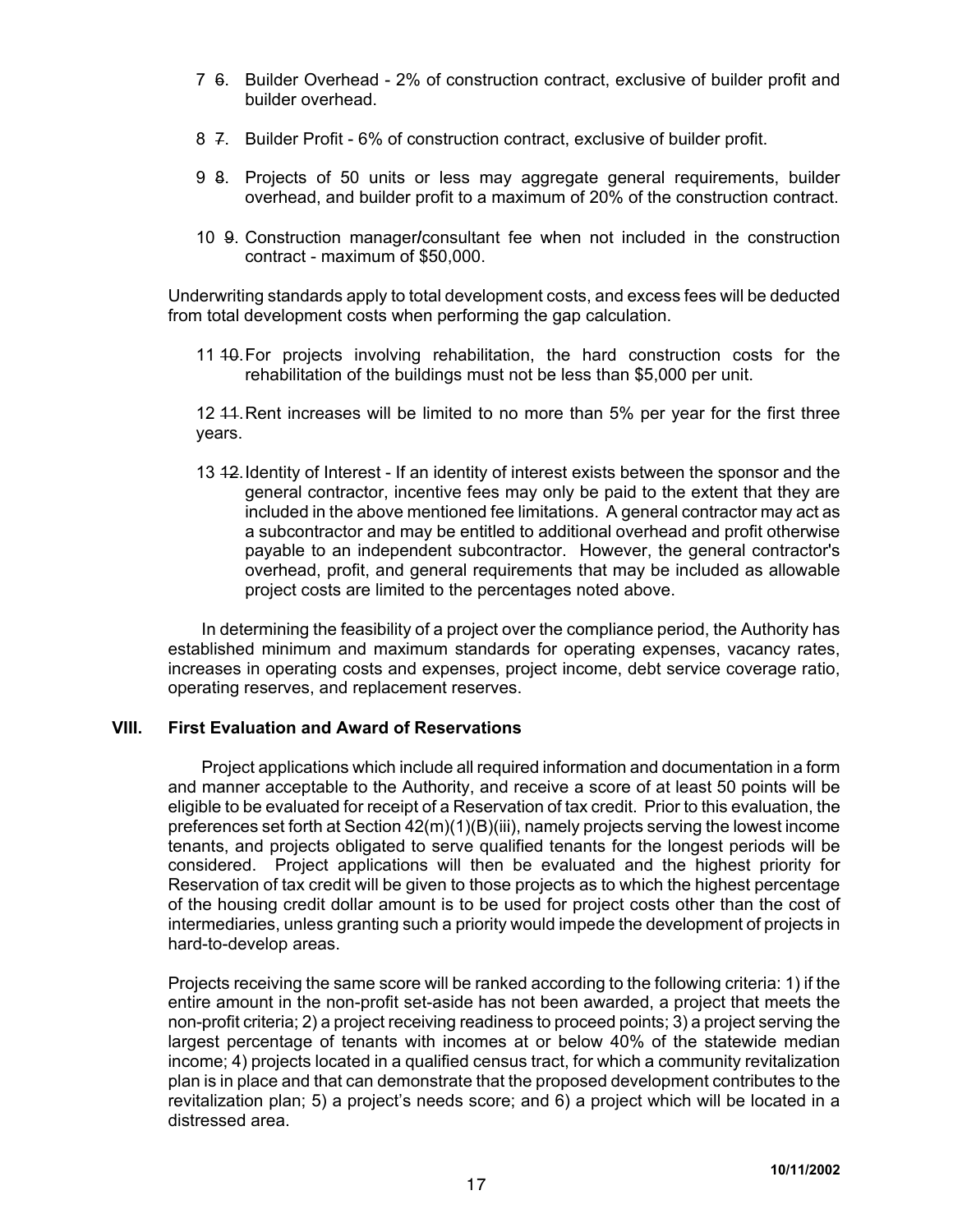The evaluation will consider the project's economic feasibility and financial viability over the credit period and will consider project costs and expenses. If the project is not feasible over the fifteen-year credit period, the project will be rejected. An equity gap calculation will also be performed to ensure that only the amount of credit necessary to make the project feasible will be awarded. The equity gap is determined by subtracting the syndication costs, all permanent financing amounts, and any other applicable amounts from the total development cost (after deductions are made for excess fees). This total is then compared to the value of the credit that the project is eligible to receive based on its qualified basis. The amount of credit awarded will be that for which the value is the lesser of the two.

Once the Authority has conducted the evaluation and determined the amount of tax credit to be reserved, it will issue a Reservation on its prescribed form to the applicant.

Reservations issued in the March and July funding rounds shall be valid for 120 days from the date of issuance by the Authority, at which time all documentation required for a Commitment will be submitted to the Authority.

The Authority, at the time it issues the Reservation, shall notify the chief executive officer of the locality in which the project is to be located of the proposal, and shall give reasonable opportunity for comment by that chief executive officer.

Reservations, Commitments, and/or Carryover Allocations are non-transferable either to another entity or within the same entity where there is a change in control or general partner interests, except with the express written consent of the Authority, it being the explicit intention of this plan to prevent one party from obtaining such a Reservation, Commitment, and/or Carryover Allocation in order to sell or "broker" its interest in the proposal (except for syndication purposes). Because all representations made with respect to the sponsor, its experience and previous participation are material to the evaluation made by the Authority, it is not expected that the Authority's consent will be granted for such transfers unless a new application is submitted and scores no less than the original application.

### **IX. Evaluation of Developments Subject to Subsidy Layering**

The Authority, as Michigan's sole housing credit agency for administration of the low income housing tax credit, and the Department Of Housing And Urban Development (HUD), have entered into a Memorandum Of Understanding which outlines the Authority's Section 911 subsidy layering review of projects receiving tax credit and "assistance" from HUD'S Office of Housing. Until such time as guidelines are published and the Authority accepts such delegation, the Authority will not be performing subsidy layering reviews for projects receiving assistance under HUD'S Offices of Public and Indian Housing and Office of Special Needs Assistance Programs.

In connection with the subsidy layering evaluations performed by the Authority as the housing credit agency, the following standards will be applied:

- 1. Builder's Profit (All percentages relate to the construction contract amount, excluding overhead and profit) The Authority may evaluate using up to 6% builder's profit, 2% builder's overhead, and 6% general requirements.
- 2. Projects of 50 units or less may aggregate general requirements, builder overhead, and builder profit to a maximum of 20% of the construction contract.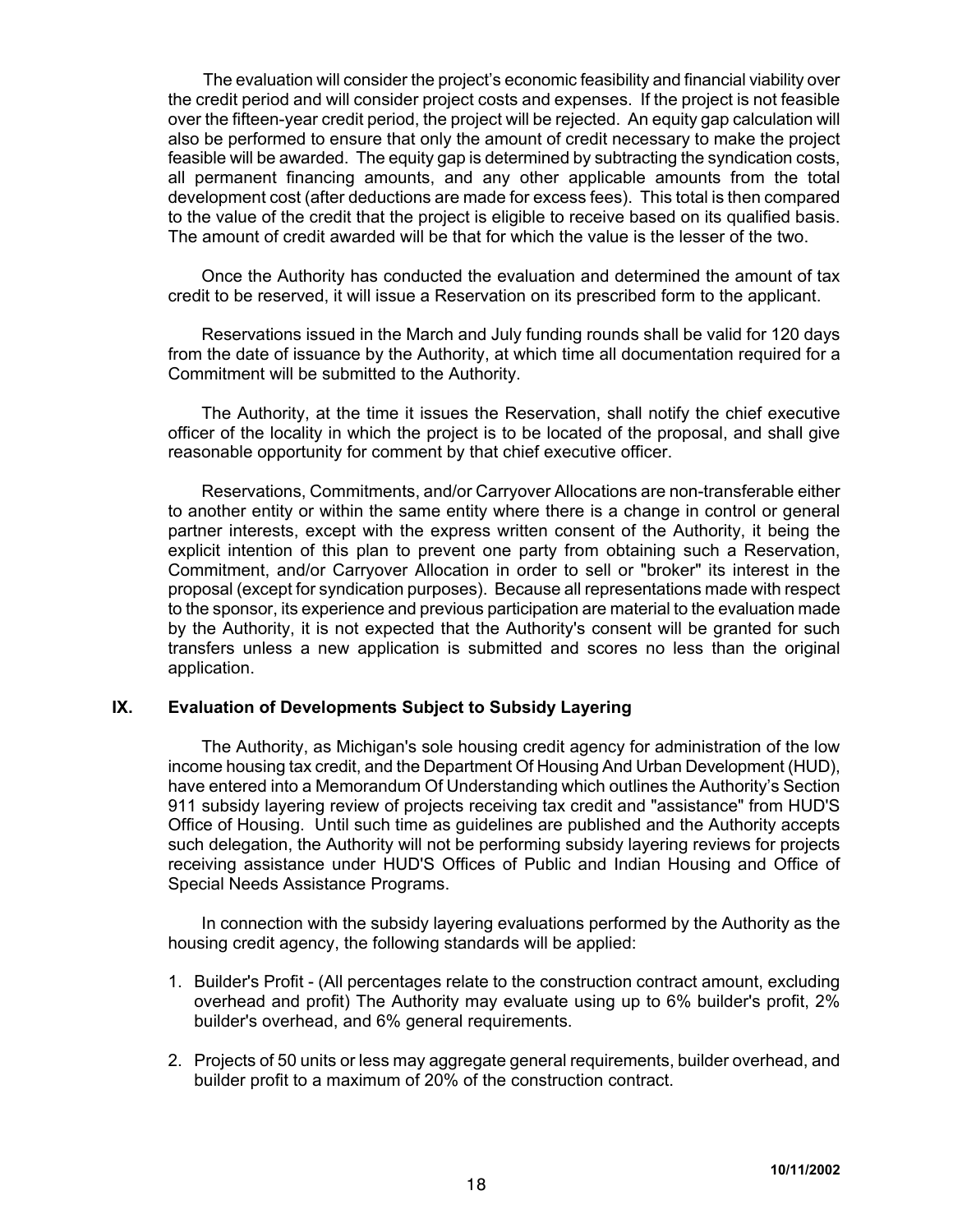- 3. Sponsor Profit/Developer Fee (Percentages relate to the total development cost as defined by the Authority) The Authority may evaluate using 15% of the project's total development costs, provided, however, that the total developer fee shall not exceed \$1,000,000.
- 4. Syndication Expenses The total expenses, excluding bridge loan costs, incurred by the sponsor in obtaining cash from the sale of project interest to investors through public offerings will generally be evaluated as not exceeding 15% of gross syndication proceeds but may, in the event that the Authority determines special market or risk factors to be involved, be evaluated up to 24% of gross syndication proceeds. Similarly, the Authority will generally evaluate private offering expenses at 10% of gross syndication proceeds, excluding bridge loan costs, but may use a figure of up to 15%.
- 5. The Authority will, in its evaluation, apply an applicable market rate, expressed in cents netted per dollar of credit as of the project's placed in service date, in calculating maximum low income housing tax credit, and valuing all payments, whether by installment or in one lump sum. This applicable market rate will be based upon factors including the project's market value, comparable, contemporary syndications, and the Authority's judgment regarding market trends. Where a higher than usual ownership percentage is retained, the following will apply: if an owner retains between a 5-50% interest, an additional \$.10 will be added to the applicable market rate, and if ownership of over 50% is retained, an additional \$.20 will be added to the market rate used for the evaluation.

With regard to these standards, the Authority may choose to evaluate using less than the standards set forth herein.

# **X. Second Evaluation and Commitment**

Prior to the expiration of the Reservation, the sponsor must submit to the Authority acceptable evidence of the following:

- 1) Firm commitment and certification, dated within 30 days of application submission, of all federal, state, and local subsidies which will apply to the project.
- 2) Firm commitment(s) for construction and permanent financing, dated within 30 days of application submission, (for RHS projects, the 1944-51 or a letter signed by an official of RHS which commits funds to the project; for conventional construction and permanent financing, letters of commitment from the lender which are accepted by the sponsor, or signed mortgage documents; for Authority financing, a copy of the Mortgage Loan Feasibility Resolution).
- 3) Necessary local approvals, including zoning (for rehabilitation projects a letter from the municipality must be submitted, stating that the zoning is compatible with the proposed use of the buildings), the project specific tax abatement ordinance or an area-wide tax abatement ordinance with a qualifying resolution which meet Authority requirements (for projects located in the City of Detroit, the project specific tax abatement resolution, or the Detroit tax abatement ordinance and a letter from the City of Detroit stating that the project is eligible for tax abatement), and final site plan approval. (For rehabilitation projects, a letter from the municipality indicating that the relevant board or commission of the municipality has reviewed the proposal, including the level of rehabilitation work to be completed, the site, and that no further plan approvals are necessary.)
- 4) Letter of intent from the equity provider indicating that review of the project has begun, and stating the amount of equity to be paid, the timing of such payments, the amount of credit expected by the investor, and which is accepted by the sponsor.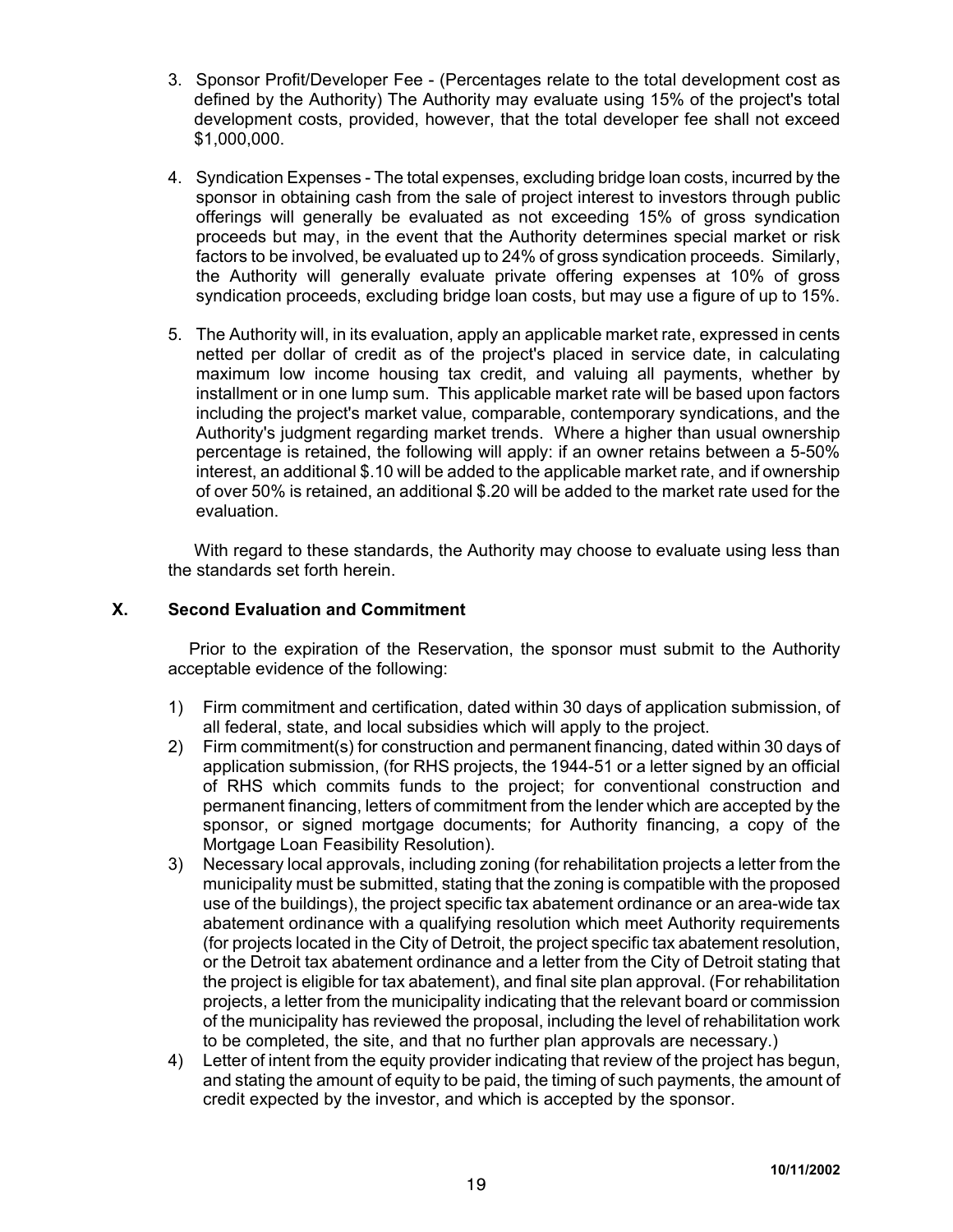- 5) Certification from the equity provider that it has received a letter of intent that has been accepted by the sponsor.
- 6) Project schedule (updated).
- 7) Pro-forma financial information (updated).
- 8) Sources and uses Statement (updated).
- 9) Formation of ownership entity (Documentation received by the Corporation and Land Development Bureau, where applicable).
- 10) A capital needs assessment for rehabilitation projects.
- 11) An appraisal for all acquisition/rehabilitation projects; and an appraisal of the land for all new construction projects where there is an identity of interest between the seller and purchaser. All appraisals must be less than one year old.

Upon receipt of this information, the Authority will review submitted documentation and, if deemed acceptable, will issue a Commitment document.

If changes to the Low Income Housing Tax Credit Program as enacted by Congress in any given calendar year so dictate, Reservations and/or Commitments of such authority may be subject to different expiry dates depending on the nature of any changes in the federal program.

# **XI. Carryover Allocations**

A Carryover Allocation will be issued to projects at the time of reservation. Projects that receive an allocation of credit prior to July 1, must provide evidence, acceptable to the Authority and in accordance with any applicable federal regulations, from a Certified Public Accountant no later than December 1 that more than 10% of the project's reasonably anticipated basis has been incurred in the year in which the Carryover Allocation is issued. Projects receiving a carryover allocation on or after July 1 will be given six months from the date of the allocation to incur more than 10% of the project's reasonably anticipated basis and to provide documentation of such to the authority. A second financial evaluation of the project based on updated information will be conducted at the time this certification is submitted.

In the event that a Commitment has not been issued prior to issuance of a Carryover Allocation, all requirements for the Commitment must be fulfilled within 120 days of the issuance of the Reservation or the Carryover Allocation shall become null and void. In the event that "Readiness to Proceed" points have been awarded to the project prior to issuance of a Carryover Allocation, all requirements must be met within 120 days of the issuance of the Reservation or the Carryover Allocation shall become null and void.

## **XII. Project Reconfiguration and Exchange of Credit**

Project evaluations are performed on the information that is provided in the initial application for reservation. This information is material to the determination of project score, the amount of credit reserved, and the feasibility of the project during the compliance period. Any changes to a project that require a re-scoring or re-evaluation of the application will not be allowed from time of initial application to placed-in-service.

In certain unusual circumstances, delays may occur which will prevent the project from being placed in service at the end of the second calendar year from the date of the carryover allocation. The Authority may allow the credit to be returned and may issue a carryover allocation in the year in which the credit is returned without the necessity of competing for funding provided certain conditions, including an assessment of facts by the Authority, and the filing of a lawsuit by the applicant, are met.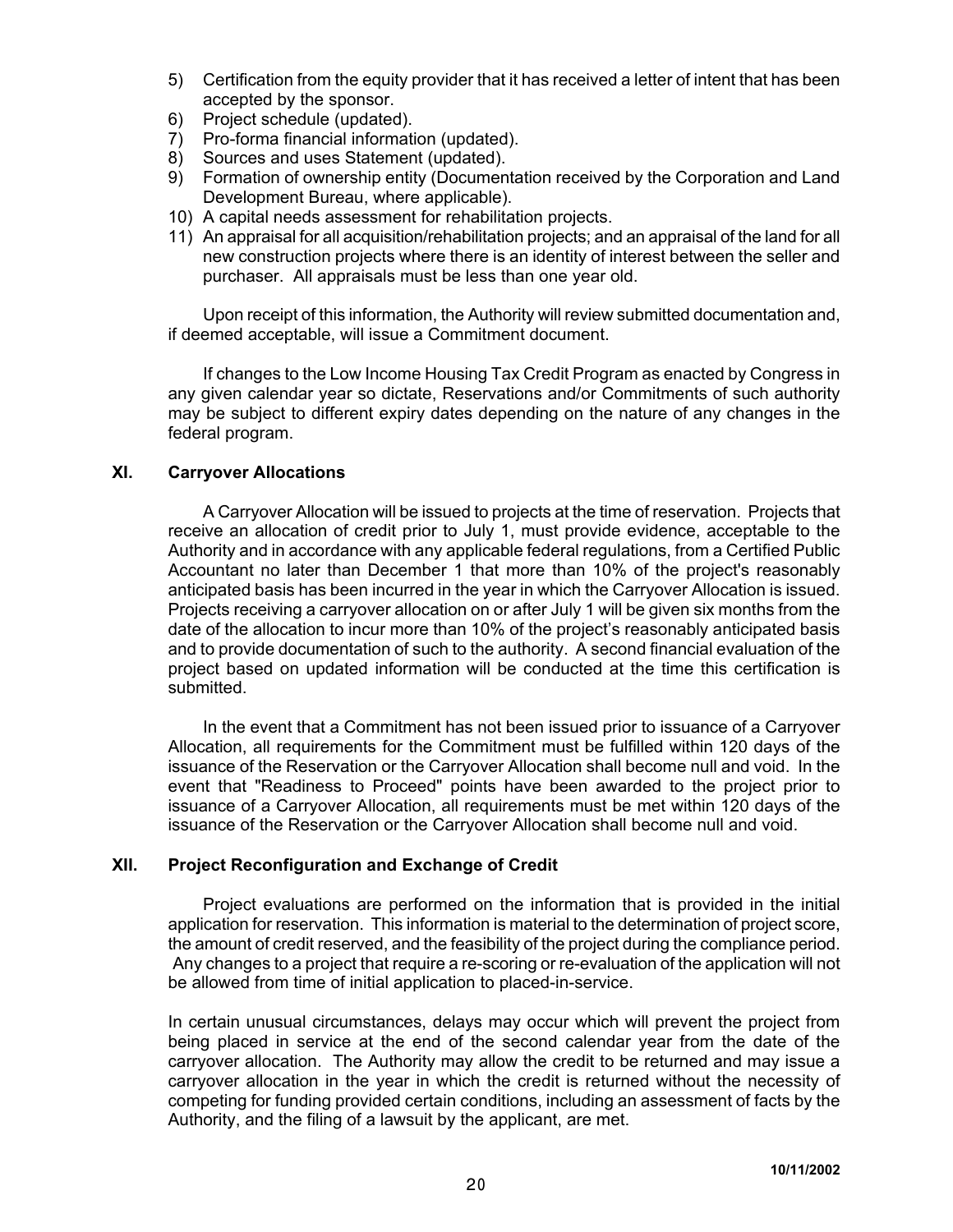At no time will any project be allowed more than three calendar years from the date of initial application to project completion unless approved by the Authority.

### **XIII. Fees**

All applications must be accompanied by cash or a check in an amount equal to \$35 \$100 plus \$5 for each proposed low income unit, WITH A \$1,500 MAXIMUM LIMIT. Sponsors that submit more than 3 applications in a funding round must pay an amount equal to \$50 \$250 plus \$10 for each low income unit WITH A \$2,000 MAXIMUM. This fee is non-refundable and must be paid in each funding round in which a project is seeking to be scored and/or evaluated. The only exception to this is that no additional fee will be charged for applications reconsidered in the second funding round for which no changes or no supplemental information is submitted. APPLICATION CHECKS RETURNED TO MSHDA FOR NON-SUFFICIENT FUNDS WILL RESULT IN THE PROJECT BEING DISQUALIFIED FROM THE COMPETITION. THE APPLICATION WILL BE RETURNED WITHOUT BEING SCORED OR RANKED.

The Authority will charge a fee equal to 6% 4% of the annual tax credit dollar amount awarded to a project. A sum equal to 3% 2% of the annual tax credit dollar amount shall be submitted to the Authority at the time of Reservation. Should a project which has received a Reservation return that Reservation to the Authority within 90 days of its receipt, 50% of the fee already paid shall be refundable; however, after 90 days, 0% shall be refundable. The remaining 3% 2% shall be paid at Commitment. Projects in which the sole general partner is a nonprofit entity or a wholly owned for-profit subsidiary of a nonprofit entity may defer all but the initial application fee, until such time as closing on the equity contribution occurs.

All projects requesting an increase in credit of 5% or less, must submit a fee equal to 5% of the entire annual credit amount at the time of submission of the request.

Compliance monitoring fees will be charged for the credit period as follows:

All units for which an allocation of credit was not made by December 31, 2000 must pay the sum of \$300 per low income unit, which amount will cover the entire monitoring period and is payable prior to issuance of Form 8609. All units that received an allocation of credit prior to January 1, 1993, and all projects financed by the Authority that received an allocation of credit before January 1, 1997, may elect to submit a sum equal to \$15 per low income unit on an annual basis for the remainder of the compliance period, or may opt to make one payment similar to that described above. All projects, with the exception of projects financed by Rural Development, that received an allocation of credit prior to January 1, 2001 must pay an additional inspection fee of \$30 for each unit to be inspected once every three years. Projects financed by Rural Development must pay an additional fee of \$20 per each unit to be inspected once every three years. This fee shall be paid at the time of submission of the annual owner certifications. Failure to submit any compliance or inspection fee will be considered non-compliance.

### **XIV. Tax-Exempt Financed Projects Not Subject to State Volume Cap**

In accordance with Section 42(m)(2)(D) of the Internal Revenue Code of 1986, as amended, projects which do not receive an allocation from the State's credit ceiling because they qualify under Section 42(h)(4) by virtue of being financed with tax-exempt obligations issued after December 31, 1989, must satisfy the requirements for allocation of a housing credit dollar amount under this Plan, and shall be subject to the evaluations required herein, but shall not be subject to the funding rounds.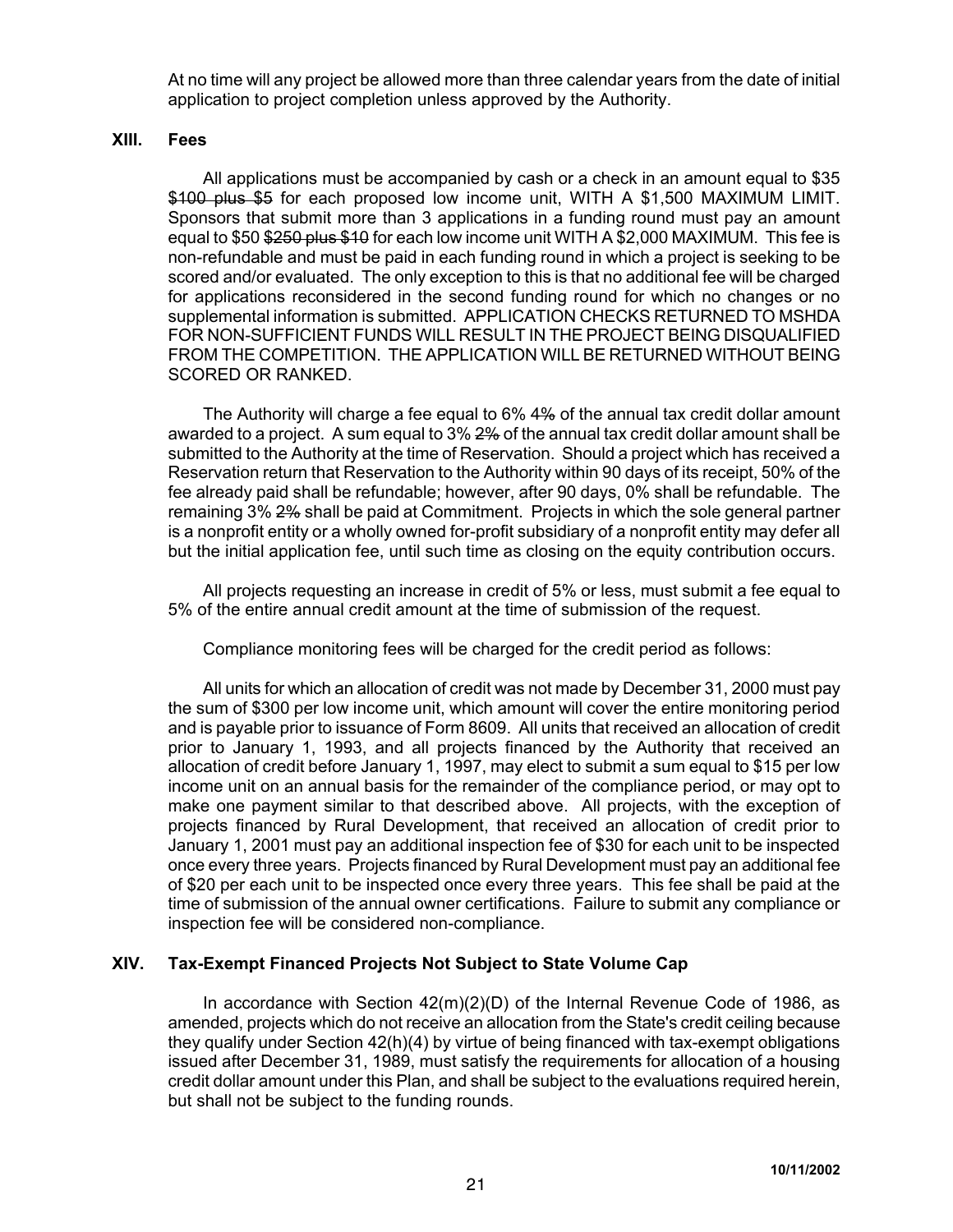Authority projects financed with tax-exempt obligations shall be subject to the fees enumerated in Section XII above.

# **XV. Subsequent Evaluations**

The Authority will further evaluate the project at the time of making a Carryover Allocation and again at the date each building is placed in service. When the project/building is placed in service, and prior to the issuance of an 8609, the owner must submit to the Authority acceptable evidence of the following:

- 1) Updated application.
- 2) Independent, third party final owner's and contractor's cost certifications for projects of six or more units.
- 3) Certificates of occupancy, or equivalent for rehabilitation work.
- 4) Executed limited partnership agreement and all attachments.
- 5) Copy of permanent mortgage and other permanent financing sources.
- 6) Copy of deed to property showing partnership as owner, including correct property description.

#### **XVI. Signatories**

Reservations, Commitments, and Allocations (including Carryover Allocations) will be made by the Authority's Executive Director or such person or persons as he shall designate.

# **XVII. Modifications to the Qualified Allocation Plan**

TO THE EXTENT NECESSARY TO FACILITATE THE AWARD OF LOW INCOME HOUSING TAX CREDITS THAT WOULD NOT OTHERWISE BE AWARDED, THE PLAN MAY BE MODIFIED BY THE AUTHORITY FROM TIME TO TIME. WITH THE EXCEPTION OF REQUESTS FOR THE EXCHANGE OF CREDIT, THE DIRECTOR OF LEGAL AFFAIRS MAY WAIVE ANY CONDITIONS THAT ARE NOT MANDATED BY SECTION 42 OF THE INTERNAL REVENUE CODE ON A CASE-BY-CASE BASIS DEEMED NECESSARY TO FACILITATE THE ADMINISTRATION OF THE CREDIT PROGRAM OR TO ADDRESS UNFORESEEN CIRCUMSTANCES. THE EXECUTIVE DIRECTOR MAY ALSO WAIVE ANY CONDITIONS THAT ARE NOT MANDATED BY SECTION 42 OF THE INTERNAL REVENUE CODE, AND HAS THE EXCLUSIVE AUTHORITY TO APPROVE REQUESTS FOR THE EXCHANGE OF CREDIT.

To the extent necessary to facilitate the award of low income housing tax credits that would not otherwise be awarded, this Plan may be modified by the Authority from time to time. The Executive Director may make minor modifications deemed necessary to facilitate the administration of the credit program or to address unforeseen circumstances. Further, the Executive Director is authorized to waive any conditions which are not mandated by Section 42 of the Internal Revenue Code on a case-by-case basis for good cause shown.

In unusual circumstances, and for good cause shown, the Executive Director may waive project-specific deadlines. In the event a waiver is granted, a fee of 5% of the annual credit amount may be charged.

To the extent that anything contained in this Plan does not meet the minimum requirements of federal law or regulation, or state law or regulation, such law or regulation shall take precedence over this Plan.